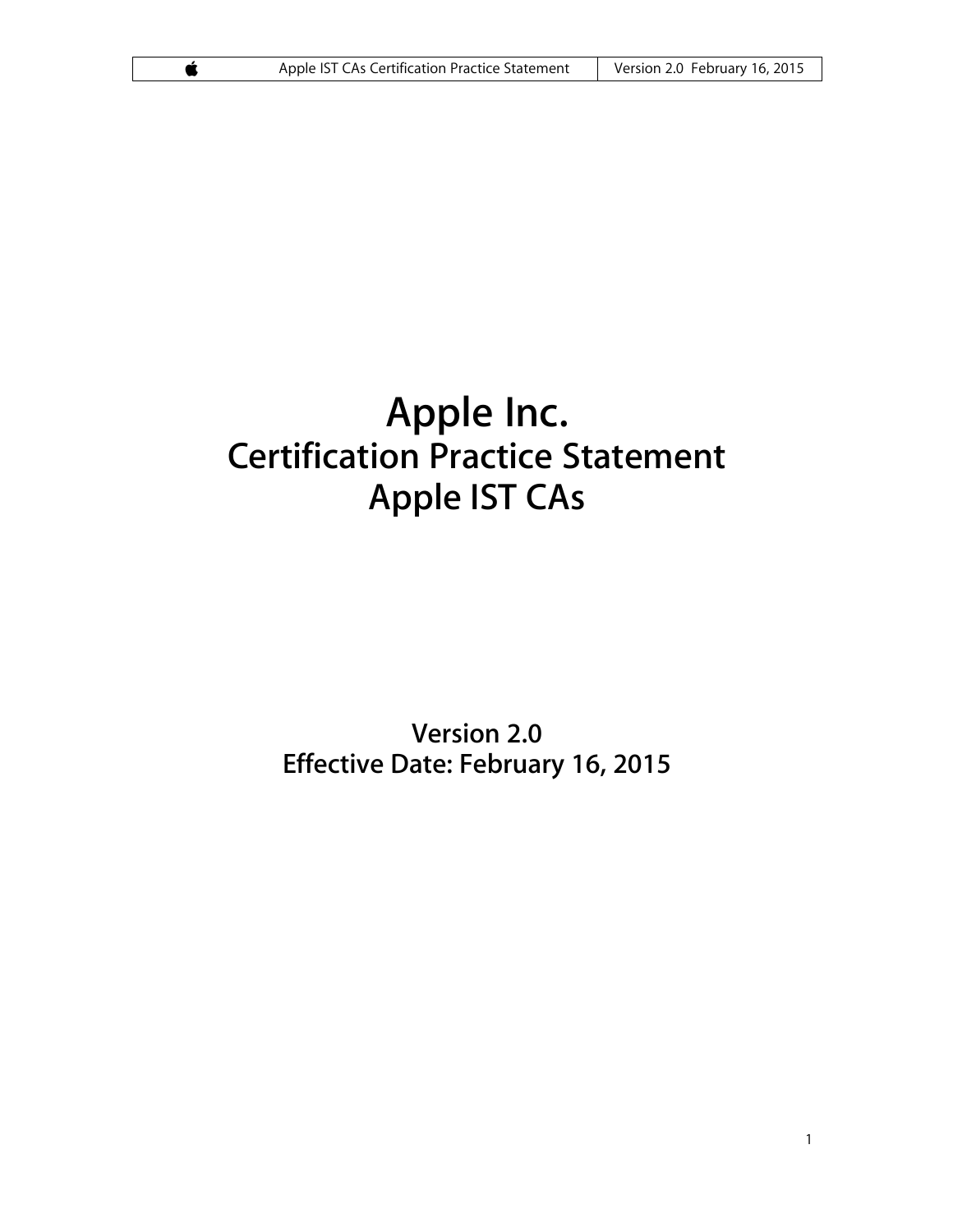| 1.   |  |
|------|--|
| 1.1. |  |
| 1.2. |  |
| 1.3. |  |
|      |  |
|      |  |
|      |  |
|      |  |
| 1.4. |  |
|      |  |
|      |  |
| 1.5. |  |
|      |  |
|      |  |
|      |  |
|      |  |
| 1.6. |  |
| 2.   |  |
| 2.1. |  |
| 2.2. |  |
| 2.3. |  |
| 2.4. |  |
| 3.   |  |
| 3.1. |  |
|      |  |
|      |  |
|      |  |
|      |  |
|      |  |
|      |  |
| 3.2. |  |
|      |  |
|      |  |
|      |  |
|      |  |
|      |  |
|      |  |
| 3.3. |  |
|      |  |
|      |  |
|      |  |
| 4.   |  |
|      |  |
| 4.1. |  |
|      |  |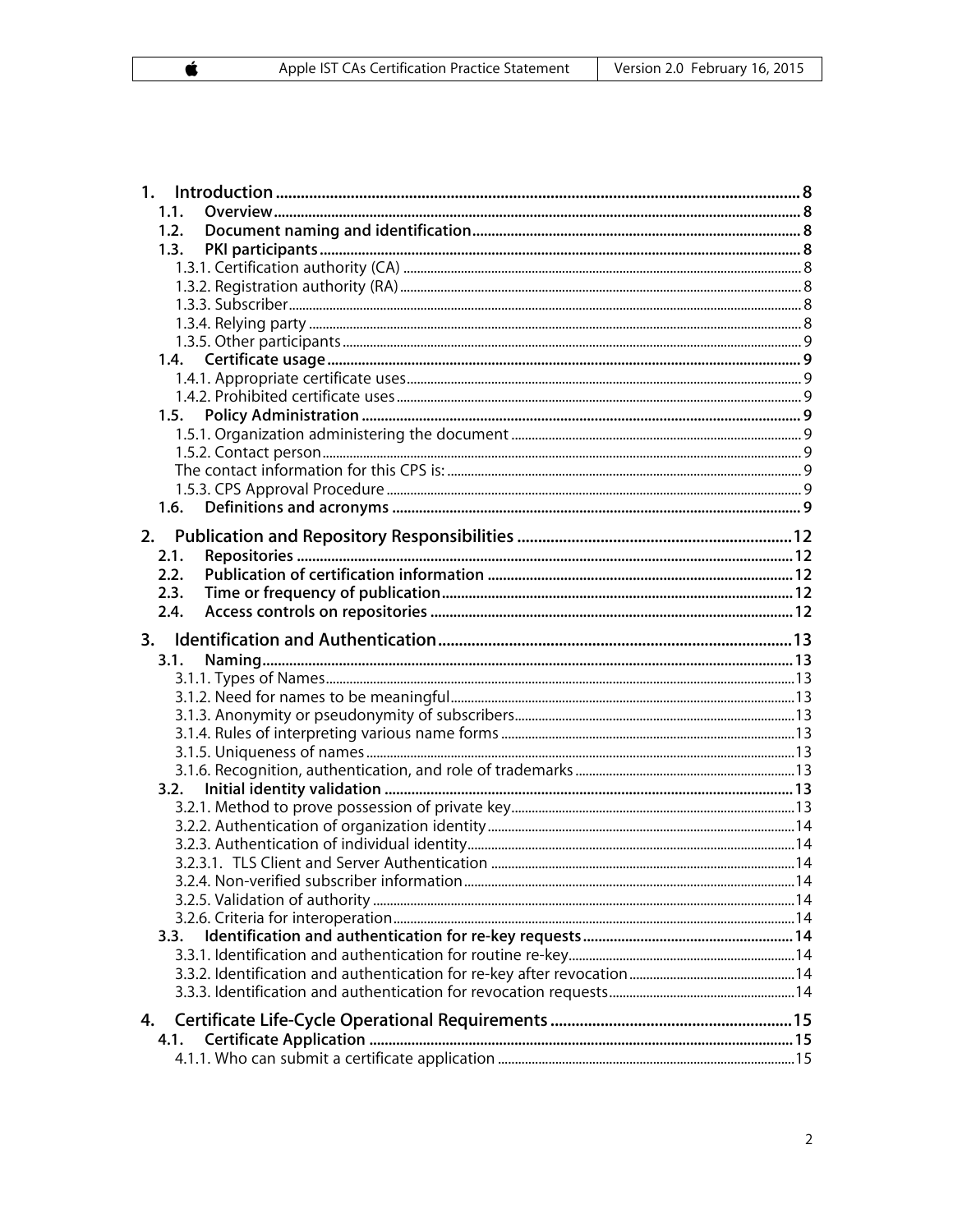| 4.9. |  |
|------|--|
|      |  |
|      |  |
|      |  |
|      |  |
|      |  |
|      |  |
|      |  |
|      |  |
|      |  |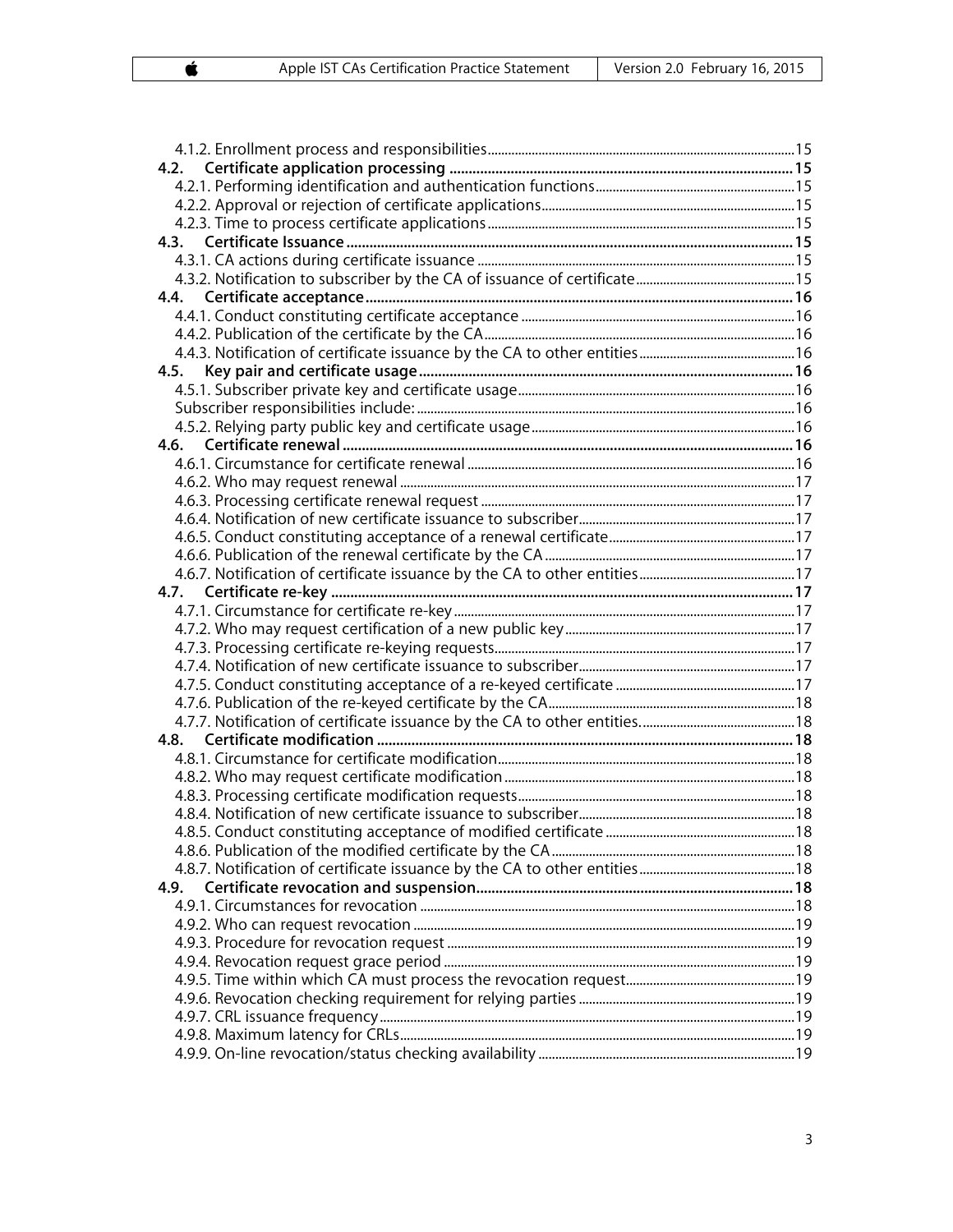| 4.12. |  |
|-------|--|
|       |  |
|       |  |
|       |  |
| 5.1.  |  |
|       |  |
|       |  |
|       |  |
|       |  |
|       |  |
|       |  |
|       |  |
|       |  |
|       |  |
|       |  |
|       |  |
|       |  |
| 5.3.  |  |
|       |  |
|       |  |
|       |  |
|       |  |
|       |  |
|       |  |
|       |  |
|       |  |
| 5.4.  |  |
|       |  |
|       |  |
|       |  |
|       |  |
|       |  |
|       |  |
|       |  |
|       |  |
| 5.5.  |  |
|       |  |
|       |  |
|       |  |
|       |  |
|       |  |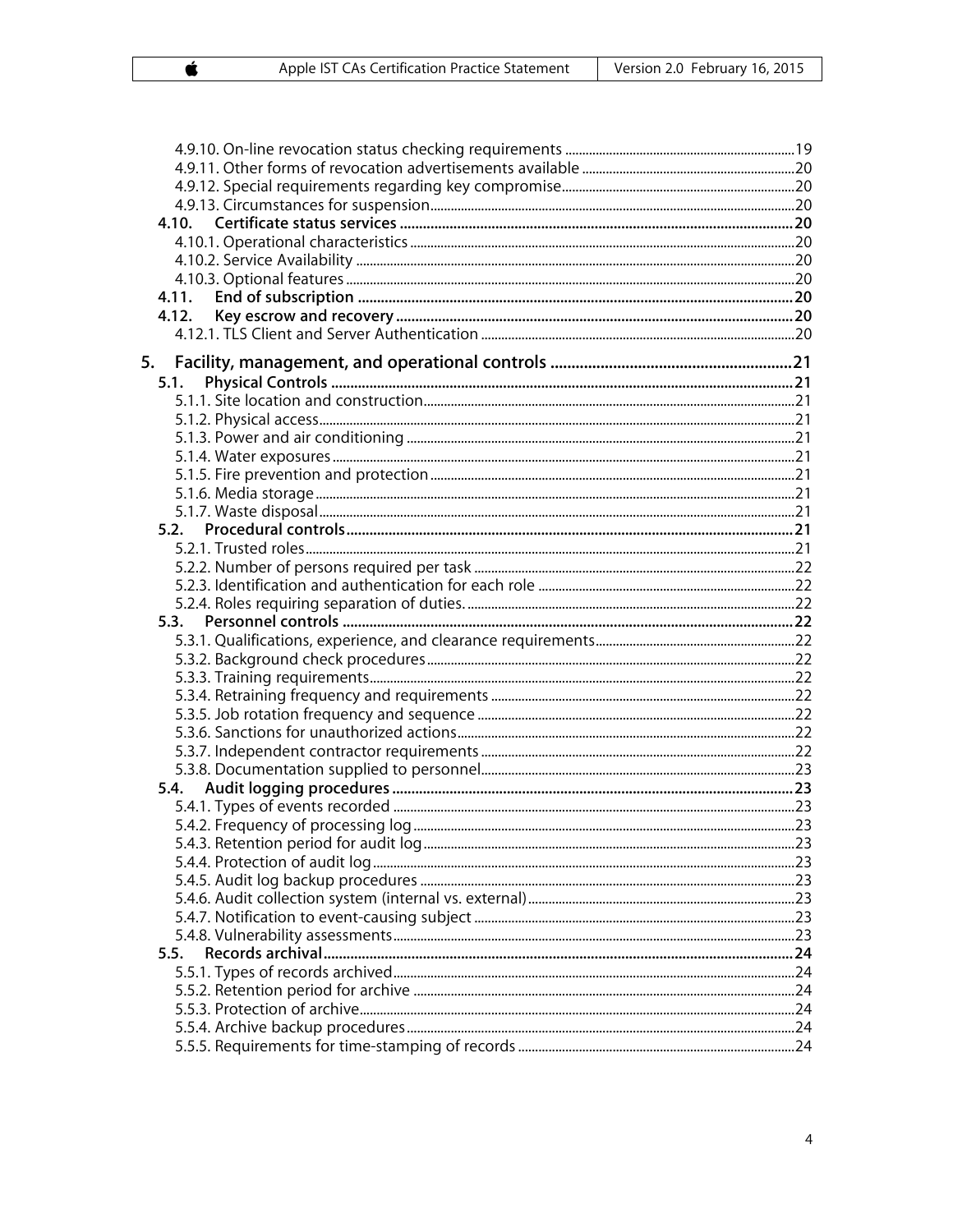|    | 5.6.                                                                    |  |
|----|-------------------------------------------------------------------------|--|
|    |                                                                         |  |
|    |                                                                         |  |
|    |                                                                         |  |
|    |                                                                         |  |
|    |                                                                         |  |
|    |                                                                         |  |
|    |                                                                         |  |
|    |                                                                         |  |
|    | 6.1.                                                                    |  |
|    |                                                                         |  |
|    |                                                                         |  |
|    |                                                                         |  |
|    |                                                                         |  |
|    |                                                                         |  |
|    |                                                                         |  |
|    | 6.2.                                                                    |  |
|    | Private key protection and cryptographic module engineering controls 26 |  |
|    |                                                                         |  |
|    |                                                                         |  |
|    |                                                                         |  |
|    |                                                                         |  |
|    |                                                                         |  |
|    |                                                                         |  |
|    |                                                                         |  |
|    |                                                                         |  |
|    |                                                                         |  |
|    |                                                                         |  |
|    | 6.3.                                                                    |  |
|    |                                                                         |  |
|    |                                                                         |  |
|    |                                                                         |  |
|    |                                                                         |  |
|    |                                                                         |  |
|    |                                                                         |  |
|    |                                                                         |  |
|    |                                                                         |  |
|    | 6.6.                                                                    |  |
|    |                                                                         |  |
|    |                                                                         |  |
|    |                                                                         |  |
|    | 6.7.                                                                    |  |
|    | 6.8.                                                                    |  |
|    |                                                                         |  |
| 7. |                                                                         |  |
|    | 7.1.                                                                    |  |
|    |                                                                         |  |
|    | 7.2.                                                                    |  |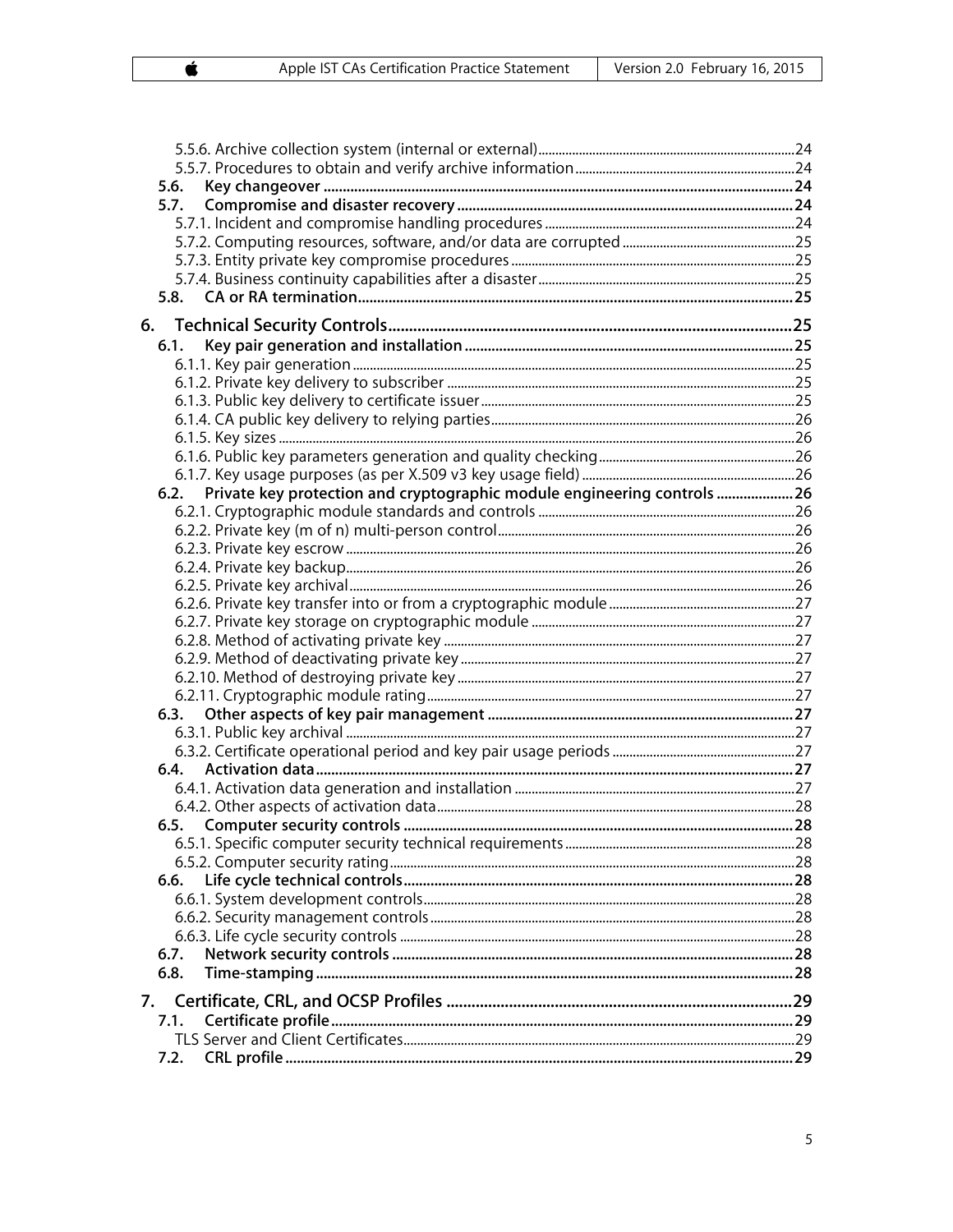| 7.3.         |  |
|--------------|--|
|              |  |
| 8.1.         |  |
| 8.2.         |  |
| 8.3.         |  |
| 8.4.         |  |
| 8.5.         |  |
| 8.6.         |  |
|              |  |
| 9.1.         |  |
|              |  |
|              |  |
|              |  |
|              |  |
|              |  |
|              |  |
|              |  |
|              |  |
| 9.3.         |  |
|              |  |
|              |  |
|              |  |
| 9.4.         |  |
|              |  |
|              |  |
|              |  |
|              |  |
|              |  |
|              |  |
|              |  |
| 9.5.         |  |
| 9.6.         |  |
|              |  |
|              |  |
|              |  |
|              |  |
|              |  |
| 9.7.<br>9.8. |  |
| 9.9.         |  |
| 9.10.        |  |
|              |  |
|              |  |
|              |  |
| 9.11.        |  |
| 9.12.        |  |
|              |  |
|              |  |
|              |  |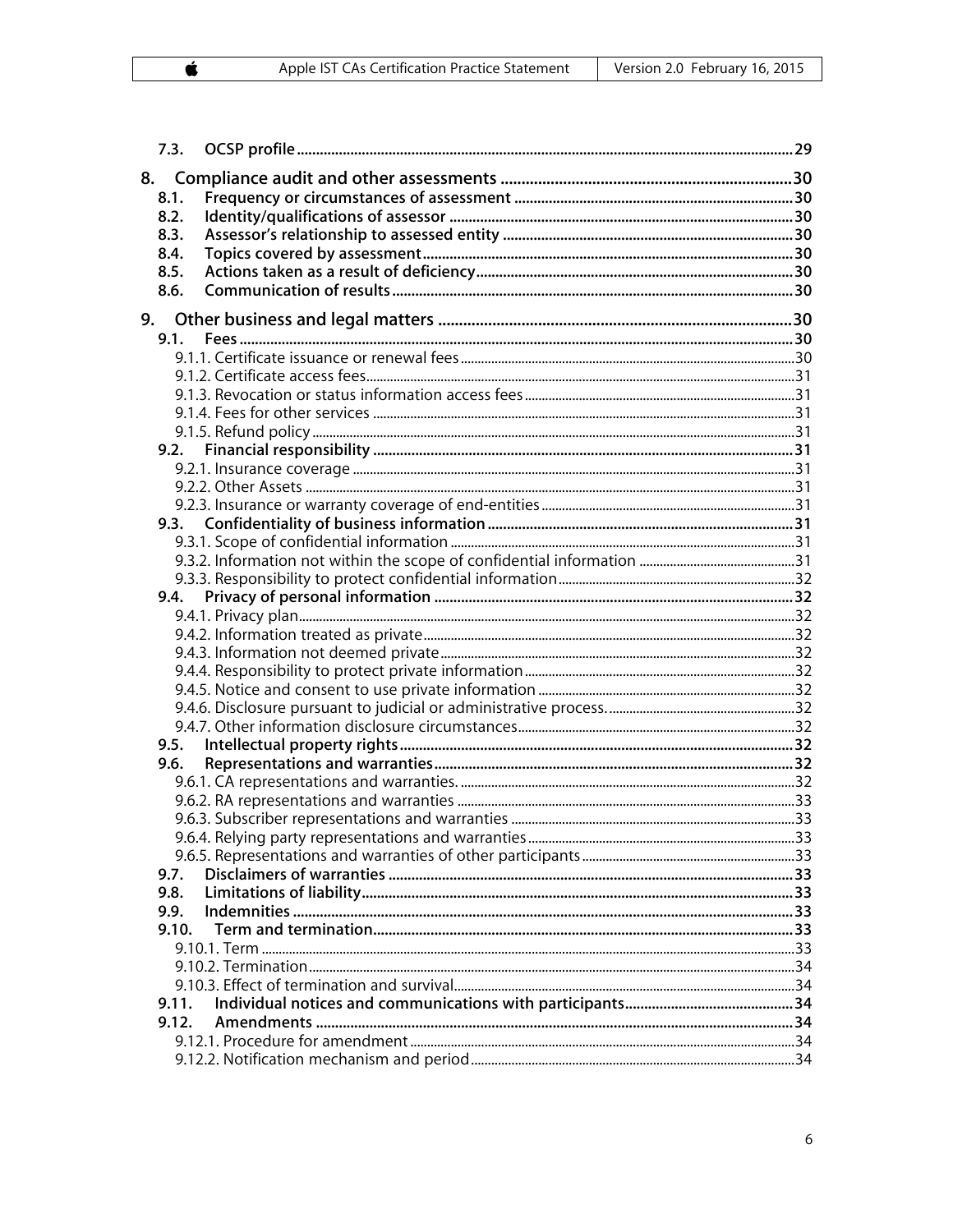|  | 36 |  |  |
|--|----|--|--|

 $\pmb{\acute{\mathbf{c}}}$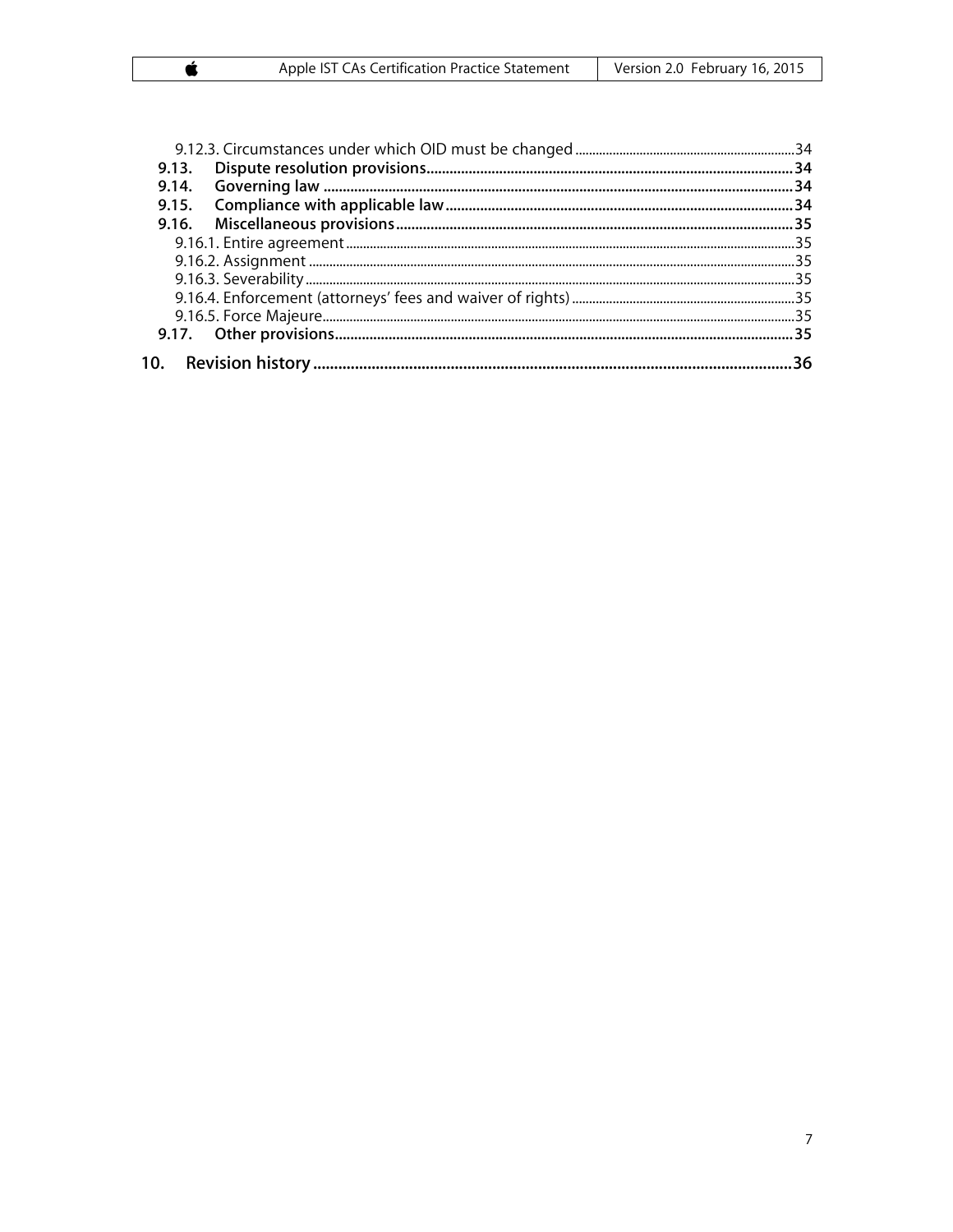# **1. Introduction**

# **1.1. Overview**

This Certification Practice Statement ("CPS") describes the practices employed by the Apple IST Subordinate Certification Authorities ("the Apple IST CAs" or "the Sub-CAs") in issuing and managing digital certificates and related services. It defines policies that the Sub-CAs are required to follow, provides additional information about the practices employed by the Sub-CAs relating to certificate lifecycle services, such as issuance, management, revocation, renewal, and rekeying, as well as details relating to other business, legal, and technical matters specific to the Apple IST CAs, collectively referred to as the Apple IST Public Key Infrastructure ("Apple IST PKI").

# **1.2. Document naming and identification**

This is the Apple IST Certification Practice Statement. The object identifier values corresponding to the Certificate Policy is:

• appleCABFSSLBaselineCertificatePolicy: 1.2.840.113635.100.5.11.4 Subscriber certificates containing this policy identifier fall under the scope of this certificate practice statement.

For Certificates issued with this Certificate Policy object identifier value, the CA makes commercially reasonable efforts to conform to the latest version of the Baseline Requirements for the Issuance and Management of Publicly Trusted Certificates published at http://www.cabforum.org.

# **1.3. PKI participants**

# **1.3.1. Certification authority (CA)**

This is an entity that is authorized to issue, manage, revoke, and renew Certificates under the Apple IST CAs.

# **1.3.2. Registration authority (RA)**

The Registration Authority performs identification and authentication checks for enduser certificate applicants. The Subordinate CAs within the scope of this CPS act as the Registration Authority.

# **1.3.3. Subscriber**

This is an entity who has been issued a Certificate signed by an Apple IST Sub-CA. All Subscribers are internal to Apple.

# **1.3.4. Relying party**

This is any entity that receives an X.509 certificate (issued to a subscriber by an Apple IST Sub-CA) and has an interest of some kind in the validity of the certificate.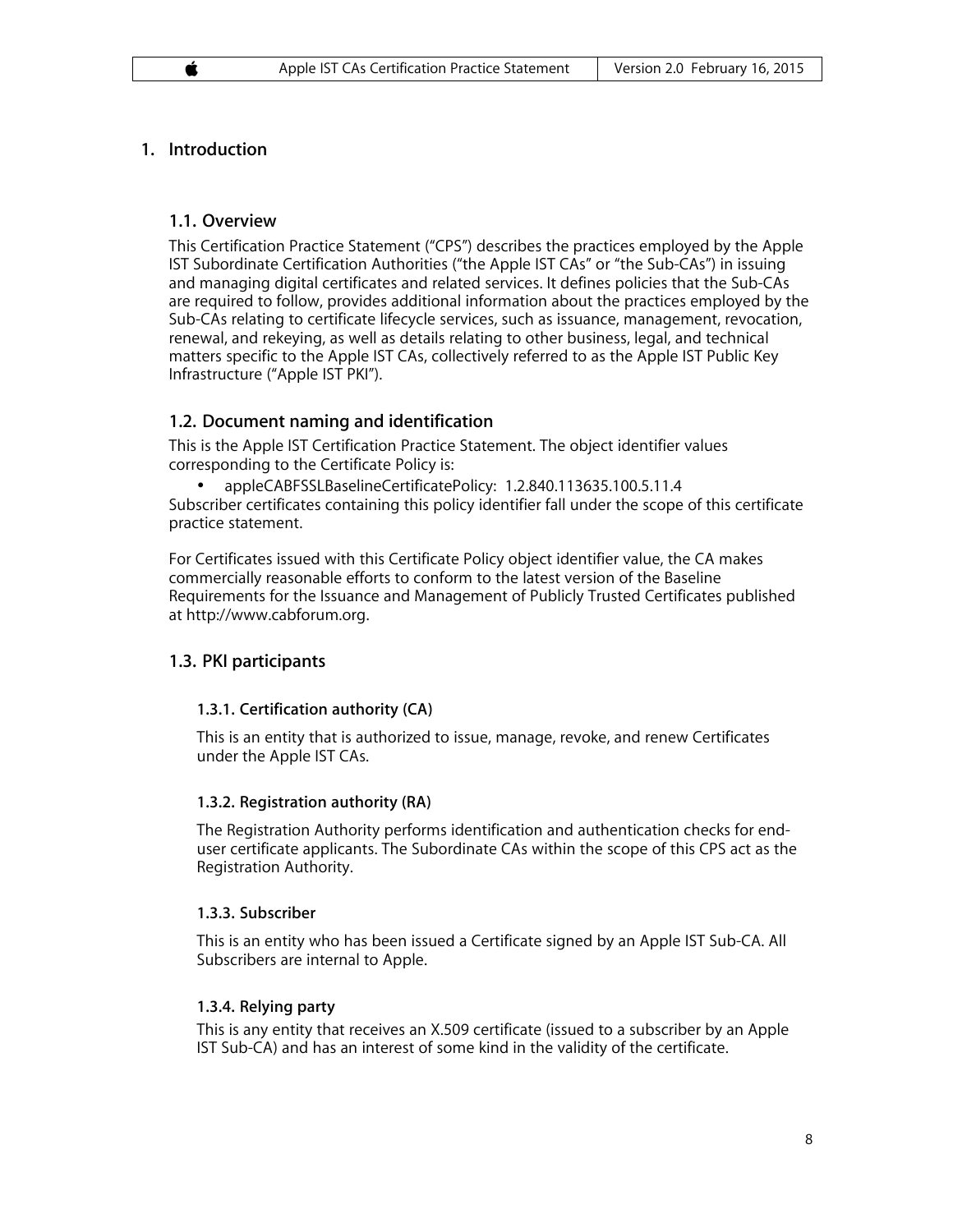**1.3.5. Other participants** None.

# **1.4. Certificate usage**

#### **1.4.1. Appropriate certificate uses**

1.4.1.1. TLS Server and Client Certificates The Apple IST CAs issue and administer X.509 Certificates with a Server Authentication and/or Client Authentication Extended Key Usage (EKU) used to provide server authentication, data encryption, message integrity, and optional client authentication.

#### **1.4.2. Prohibited certificate uses**

The Apple IST CAs do not allow its Certificates to be used to create a Certification Authority or to allow its private key to sign a Certificate issued by another Certification Authority.

Except for internal-use Certificates, the Apple IST Sub-CA Certificates shall not be used for any purpose that is not identified in Section 1.4.1 as a permitted use.

# **1.5. Policy Administration**

#### **1.5.1. Organization administering the document**

The CA's Certificate Policies are administered by the Apple CA Policy Authority.

# **1.5.2. Contact person**

The contact information for this CPS is:

Apple CA Policy Authority 1 Infinite Loop Cupertino, CA 95014 (408) 996-1010 policy\_authority@apple.com

# **1.5.3. CPS Approval Procedure**

This CPS and all amendments to this CPS is subject to approval by the Apple CA Policy Authority. The CPS may change at any time without prior notice. Amendments to this CPS will be evidenced by a new version number and date and recorded in the Revision History, except where the amendments are purely clerical.

# **1.6. Definitions and acronyms**

The following acronyms are used within this document. This table describes the general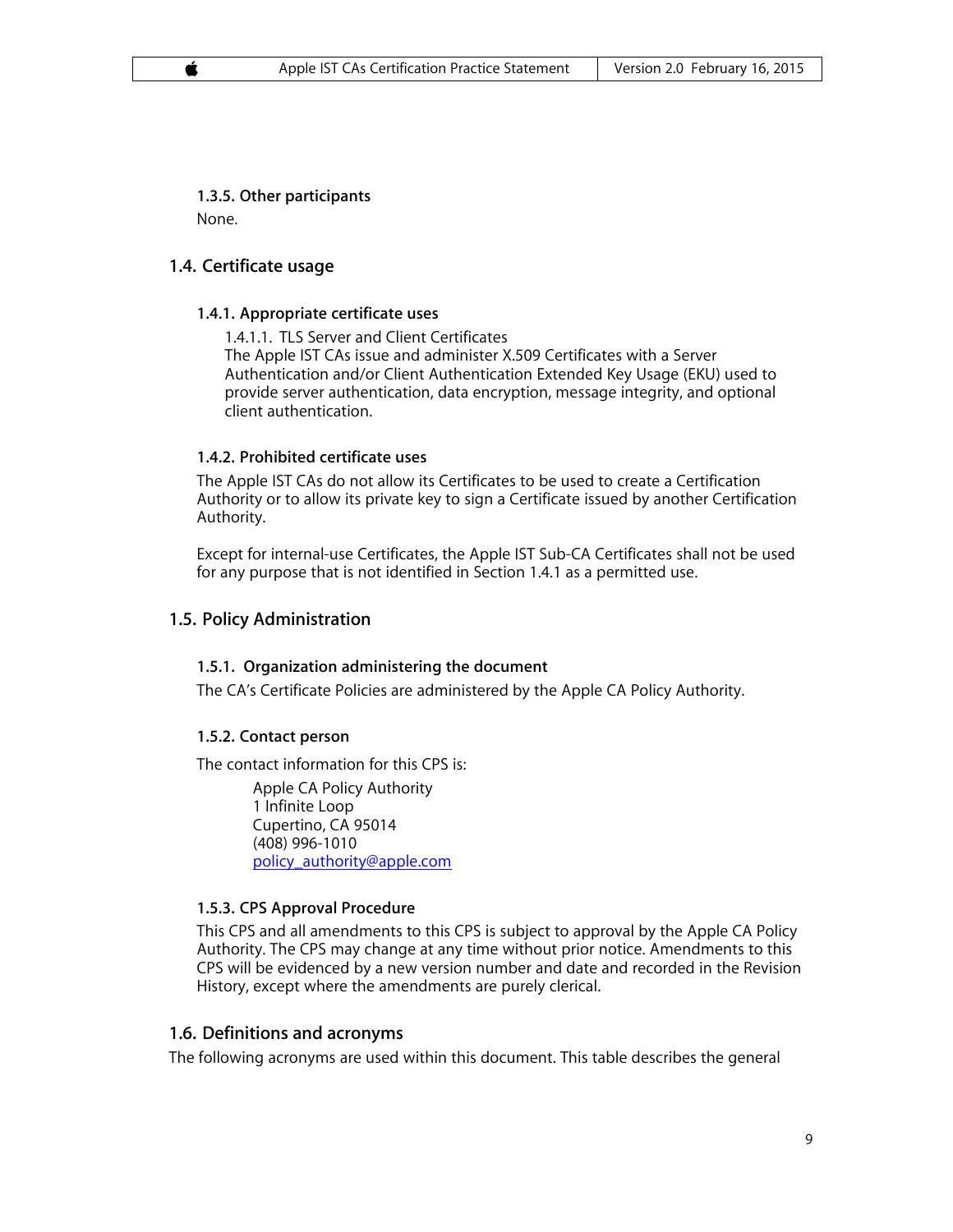Acronym Term CA Certification Authority<br>
CP Certificate Policy CP Certificate Policy<br>
CPS Certification Practiculary **Certification Practice Statement** CRL Certificate Revocation List HSM Hardware Security Module<br>
OCSP Online Certificate Status Pre OCSP Online Certificate Status Protocol<br>
PA Apple CA Policy Authority Apple CA Policy Authority PKI Public Key Infrastructure<br>
RA Registration Authority **Registration Authority** Root CA Root Certification Authority<br>
Sub-CA Subordinate Certification Au Subordinate Certification Authority

meaning of these terms as used.

The following terms are used within this document. This section describes the general meaning of these terms as used.

| Term                                                               | Definition                                                                                                                                                                                                                                                                                                                                                                                                                                                                                                                                                                                                                                                                                                                  |
|--------------------------------------------------------------------|-----------------------------------------------------------------------------------------------------------------------------------------------------------------------------------------------------------------------------------------------------------------------------------------------------------------------------------------------------------------------------------------------------------------------------------------------------------------------------------------------------------------------------------------------------------------------------------------------------------------------------------------------------------------------------------------------------------------------------|
| Certificate                                                        | A document structured as specified in the ASN-1 language<br>and formatted according to the X.509 standard that<br>contains information such as a distinguished name,<br>common or full name, electronic mail address, validity<br>period, and public key.                                                                                                                                                                                                                                                                                                                                                                                                                                                                   |
| Certificate Application                                            | The process whereby a subscriber requests a CA to<br>perform a key administration function; or, requests a CA to<br>issue or revoke a certificate.<br>This may also be defined as the document submitted by a<br>subscriber to a CA for the purpose of obtaining a<br>certificate or requesting the CA to perform an<br>administrative function.                                                                                                                                                                                                                                                                                                                                                                            |
| Certification Authority                                            | This is an entity that is authorized to issue, manage,<br>revoke, and renew Certificates under the Apple IST CAs.                                                                                                                                                                                                                                                                                                                                                                                                                                                                                                                                                                                                           |
| Certification Authority<br>Management Team (CA<br>Management Team) | The group of people within Apple responsible for defining<br>CA policy and supporting ongoing operations.                                                                                                                                                                                                                                                                                                                                                                                                                                                                                                                                                                                                                   |
| Certificate Chain                                                  | This is a collection of certificates that are considered as a<br>group to verify the authenticity of a particular certificate.<br>In the usual X.509 certificate model, the certificate to be<br>verified ("leaf") is a certificate issued by a subsidiary CA to<br>a subscriber. The certificate for the subsidiary CA is in turn<br>signed by the root CA certificate. Each issued certificate<br>contains a digital signature signed by its issuer. The digital<br>signature can be verified at the request of a relying party<br>by both the subsidiary and root CA so as to authenticate<br>the source and integrity of the certificates and any objects<br>signed or encrypted using the related public/private keys. |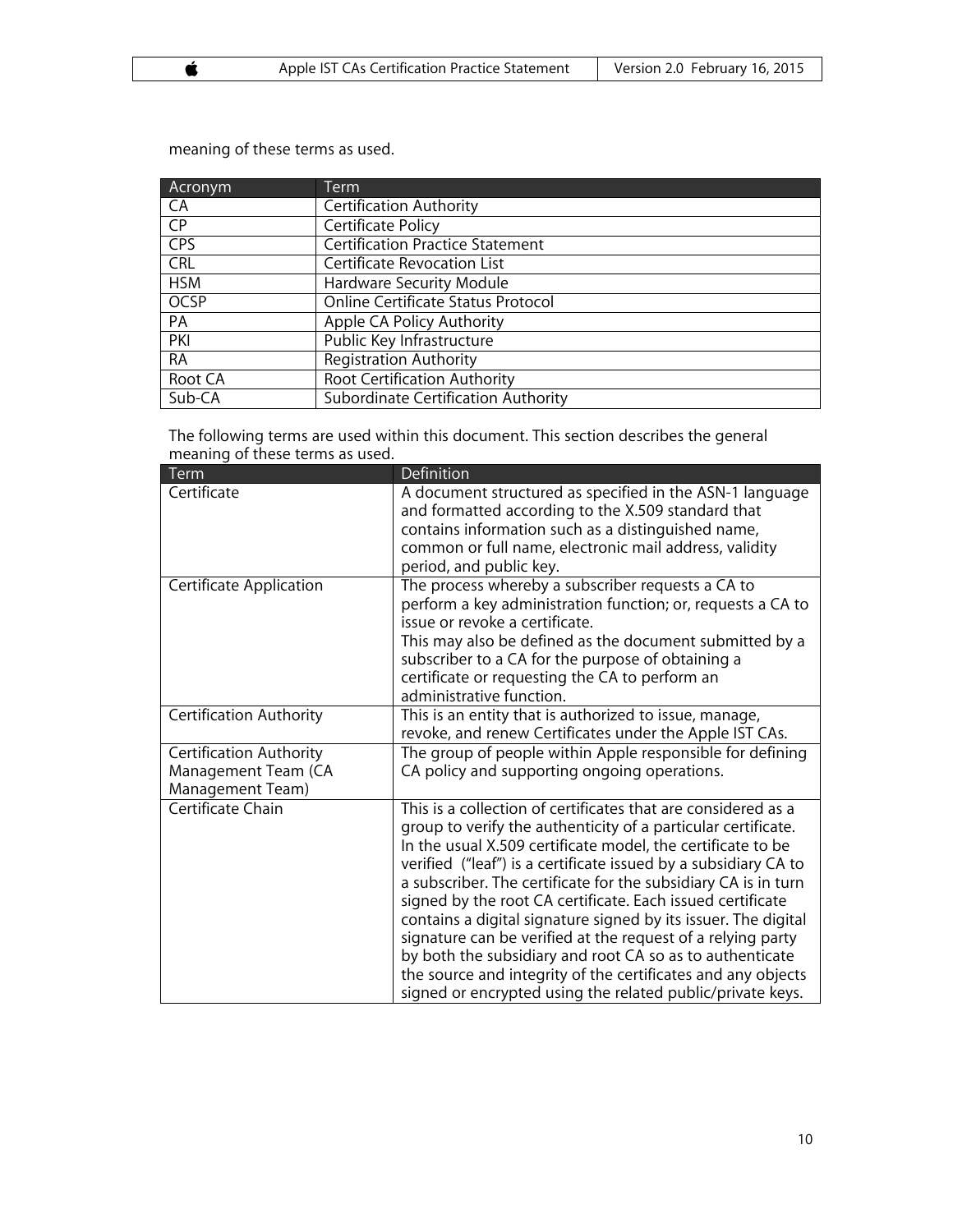| Term                               | Definition                                                                                            |
|------------------------------------|-------------------------------------------------------------------------------------------------------|
| Certificate Policy/Certification   | This is a corporate policy that sets forth business practices,                                        |
| <b>Practice Statement</b>          | system integrity controls, environmental controls, and                                                |
|                                    | specific operational practices and procedures associated                                              |
|                                    | with the Apple IST CAs.                                                                               |
| <b>Certificate Revocation List</b> | This is a digitally signed list of certificates that are no                                           |
|                                    | longer valid because the accompanying private key has                                                 |
|                                    | been lost, stolen, or compromised, or the CA has revoked                                              |
|                                    | the certificate.                                                                                      |
|                                    | As an example: A relying party may check to see if a                                                  |
|                                    | certificate that they receive is listed on a CA's revocation                                          |
|                                    | list. If the Certificate is listed, the relying party knows that                                      |
|                                    | any signature or source of an encrypted object should not                                             |
|                                    | be trusted as of the date the CA added the certificate to                                             |
|                                    | the CRL.                                                                                              |
| Directory                          | A system operated and administered by a CA that                                                       |
|                                    | supports the storage and retrieval of X.509 certificates and                                          |
|                                    | CRLs managed by the CA. This system may support X.500                                                 |
|                                    | Directory Services, or implement similar technology.                                                  |
|                                    | Whatever service is used, it should support the X.520                                                 |
|                                    | naming convention (distinguished names) to uniquely                                                   |
|                                    | identify every subscriber to whom a certificate is issued by<br>a CA.                                 |
|                                    |                                                                                                       |
| Distinguished Name                 | This may also be referred to as a repository.<br>Within the scope of a CA related to the issuance and |
|                                    | management of certificates, this is a value that uniquely                                             |
|                                    | identifies each entity or resource to which a certificate is                                          |
|                                    | issued.                                                                                               |
| <b>Hardware Security Module</b>    | A self-contained hardware device that provides                                                        |
|                                    | cryptographic services used to protect an information                                                 |
|                                    | system. Trust and integrity are derived from the security of                                          |
|                                    | the signing and encryption keys stored within.                                                        |
|                                    | Cryptographic key material is securely stored within a                                                |
|                                    | tamper resistant (FIPS 140-2 Level 3 or higher) device.                                               |
| <b>Online Certificate Status</b>   | This is a protocol that provides the ability to determine the                                         |
| Protocol                           | revocation status of a digital certificate without CRLs.                                              |
| Private Key                        | The key of a Key Pair kept secret by its holder, used to                                              |
|                                    | create Digital Signatures and to decrypt messages or files                                            |
|                                    | that were encrypted with the corresponding Public Key.                                                |
| Public Key                         | The key of a Key Pair publicly disclosed by the holder of                                             |
|                                    | the corresponding Private Key and used by the recipient                                               |
|                                    | to validate Digital Signatures created with the                                                       |
|                                    | corresponding Private Key and to encrypt messages or                                                  |
|                                    | files to be decrypted with the corresponding Private Key.                                             |
| Public Key Infrastructure          | The architecture, organization, techniques, practices, and                                            |
|                                    | procedures that collectively support the implementation                                               |
|                                    | and operation of a Certificate-based Public Key                                                       |
|                                    | Cryptography system.                                                                                  |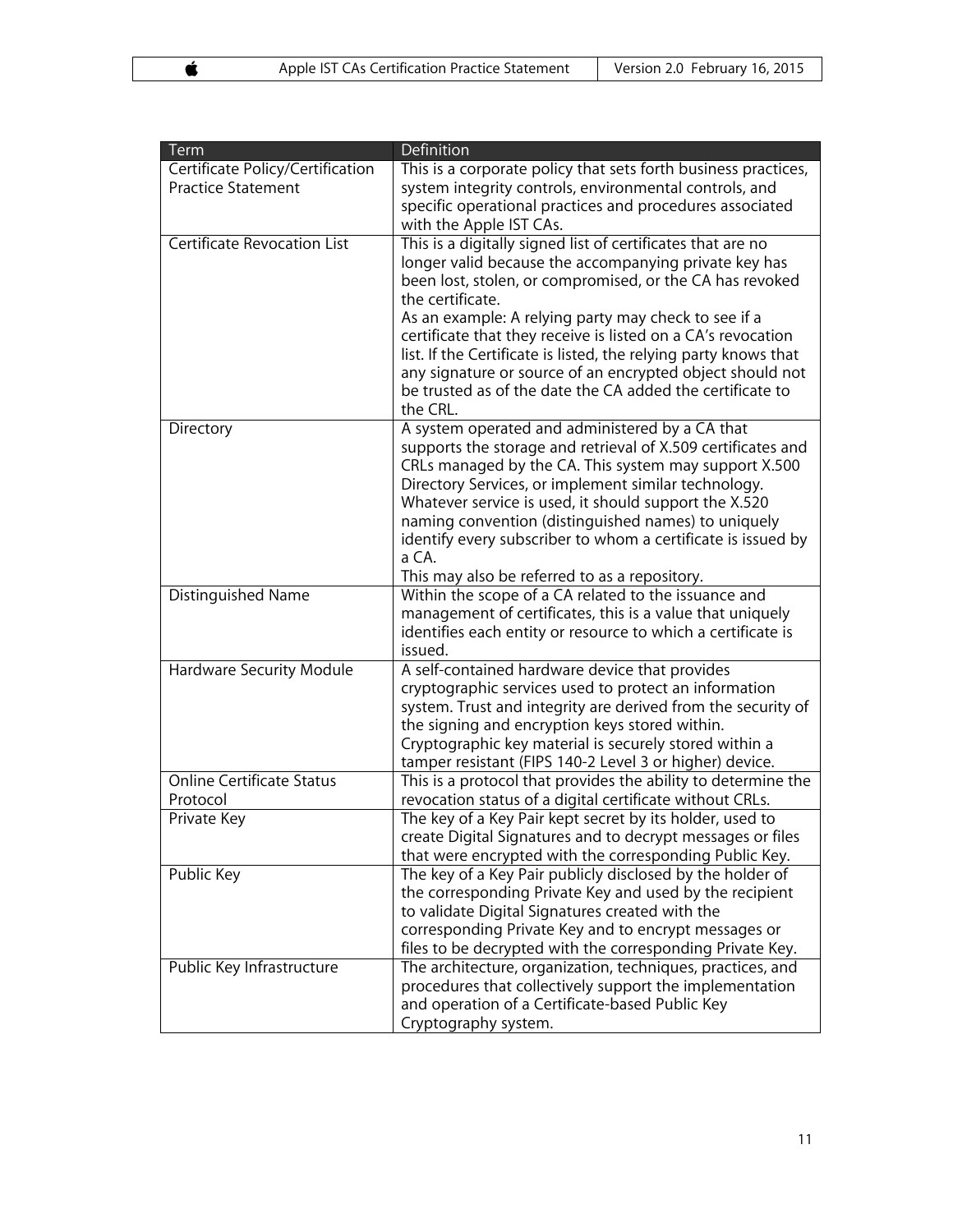| Term                                   | <b>Definition</b>                                                                                                                                                                |
|----------------------------------------|----------------------------------------------------------------------------------------------------------------------------------------------------------------------------------|
| <b>Relying Party</b>                   | This is any entity that receives an X.509 certificate (issued<br>to a subscriber by an Apple IST Sub-CA) and has an<br>interest of some kind in the validity of the certificate. |
| Repository                             | As used, same as Directory.                                                                                                                                                      |
| Root Certification Authority           | This is a CA that is at the top of a hierarchical PKI network.                                                                                                                   |
| Subscriber                             | This is an entity who has been issued a Certificate signed<br>by an Apple IST Sub-CA. All Subscribers are internal to<br>Apple.                                                  |
| Subordinate Certification<br>Authority | This is a CA that is a node of the Root CA within a<br>hierarchical PKI network.                                                                                                 |

# **2. Publication and Repository Responsibilities**

# **2.1. Repositories**

The Apple IST CAs operate a private repository of issued certificates, which is not publicly accessible.

# **2.2. Publication of certification information**

The latest version of this CPS in published at www.apple.com/certificateauthority.

Certificate status information may be made available through the Online Certificate Status Protocol ("OCSP"). Certificate status information may also be checked via the Certificate Revocation List ("CRL") which is published by Apple on a periodic basis. Refer to the CRL Distribution Point ("CDP") or the Authority Information Access ("AIA") extensions in the Certificates for the status information method used.

# **2.3. Time or frequency of publication**

Updates to this CPS are published to www.apple.com/certificateauthority as necessary. Certificate status information for Subscriber Certificates is published via OCSP at least every four days and via CRL at least every seven days.

# **2.4. Access controls on repositories**

There is no public repository of certificates. Subscribers shall have access to their own Certificates through an internal process.

This CPS is publicly available at www.apple.com/certificateauthority.

Certificate status information is publicly available via CRL or OCSP, which will be provided in the manner described by the CRL Distribution Points, or the Certificate Authority Information Access (AIA) extension present in the leaf Certificates issued by an Apple IST CA.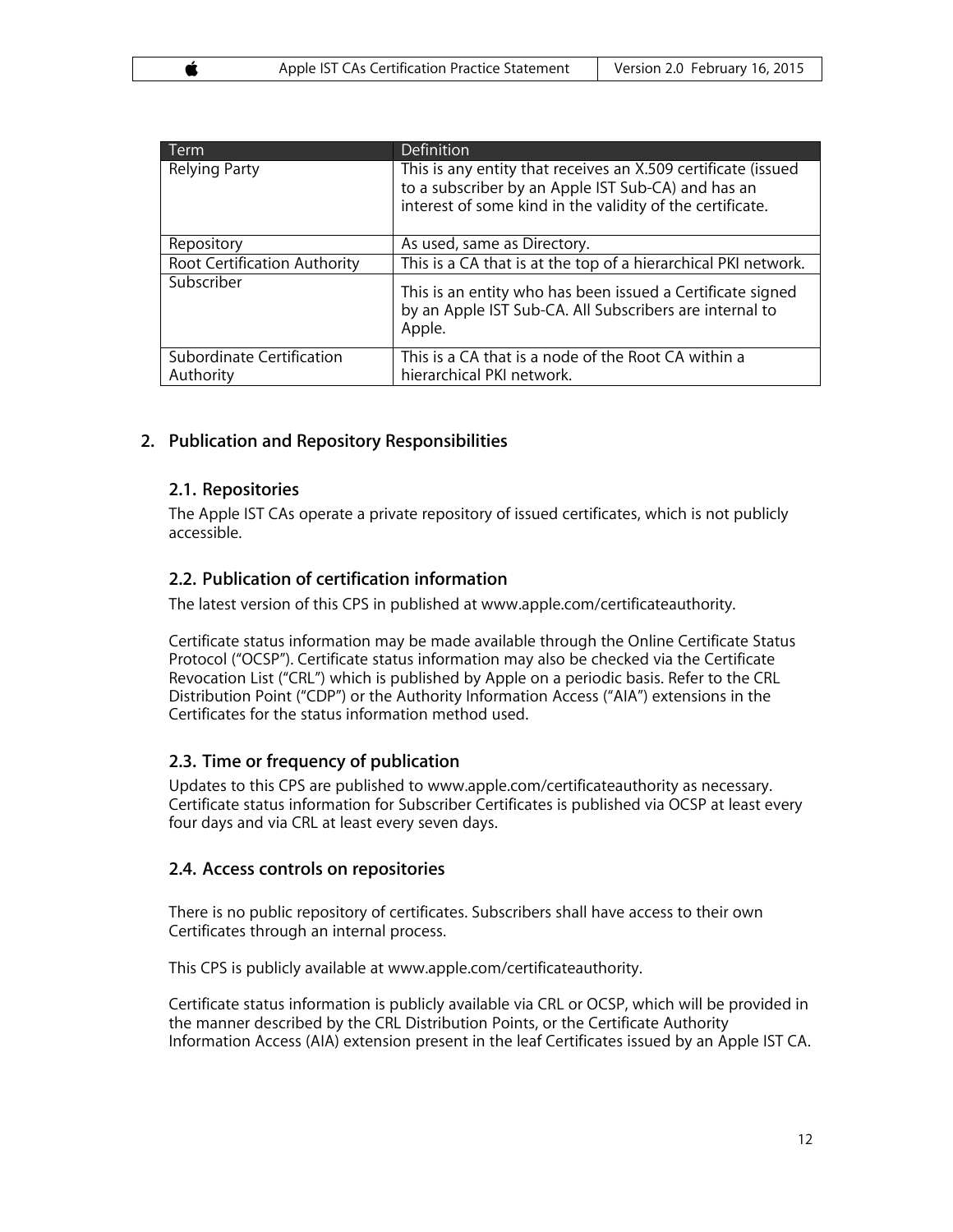# **3. Identification and Authentication**

#### **3.1. Naming**

#### **3.1.1. Types of Names**

Certificates contain a Distinguished Name in the Subject name field and consist of the components noted below:

#### 3.1.1.1. TLS Server and Client Certificates

| Field/Attribute    | Value                                                             |
|--------------------|-------------------------------------------------------------------|
| Country (C)        | IJ۲                                                               |
| State (ST)         | California                                                        |
| Organization (O)   | Apple Inc.                                                        |
| <b>Common Name</b> | <a (fqdn)<="" -qualified="" domain="" fully="" name="" td=""></a> |
|                    | in the list of approved Apple-owned                               |
|                    | domains>                                                          |

#### **3.1.2. Need for names to be meaningful**

Domain names do not have to be meaningful but must be in the list of approved domains.

#### **3.1.3. Anonymity or pseudonymity of subscribers**

Not applicable.

# **3.1.4. Rules of interpreting various name forms**

Not applicable.

#### **3.1.5. Uniqueness of names**

Not applicable.

#### **3.1.6. Recognition, authentication, and role of trademarks**

Apple, OS X, and iOS are trademarks of Apple Inc., in the United States and other countries.

# **3.2. Initial identity validation**

# **3.2.1. Method to prove possession of private key**

The certificate applicant must demonstrate that it rightfully holds the private key corresponding to the public key listed in the Certificate by submitting a PKCS#10 Certificate Signing Request (CSR).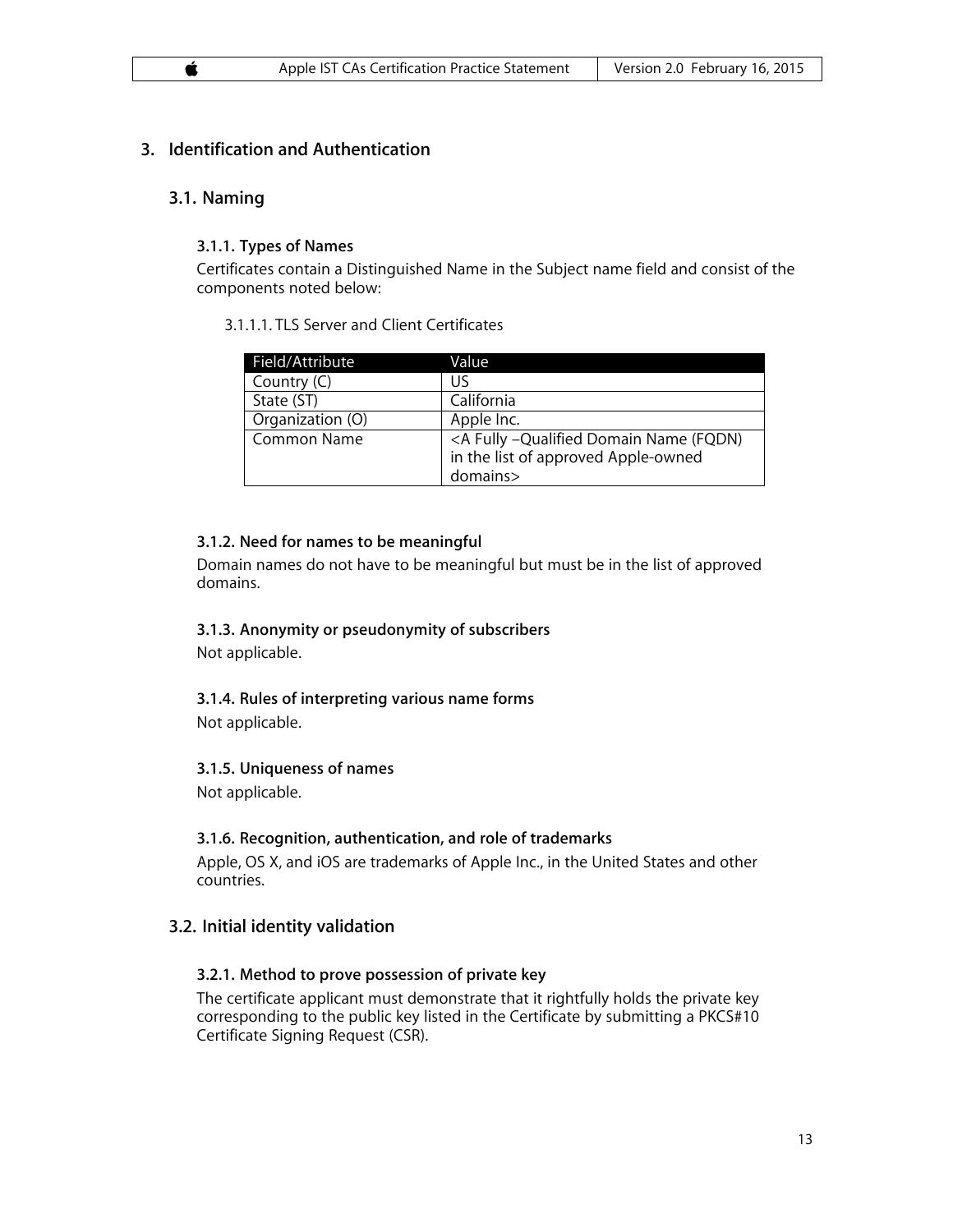# **3.2.2. Authentication of organization identity**

All certificates issued from the Apple IST CAs will have an organization identity (O) of Apple Inc.

# **3.2.3. Authentication of individual identity**

The issuance of a Certificate from an Apple IST CA is contingent upon the requesting Subscriber being an Apple staff member. The Subscriber requests a certificate after authentication with the appropriate credentials.

# **3.2.3.1. TLS Client and Server Authentication**

The CA will take reasonable steps to establish that a Certificate request is for an approved Apple-owned domain.

# **3.2.4. Non-verified subscriber information**

Non-verified Subscriber information includes:

• Any value noted as non-verified in the Certificate.

#### **3.2.5. Validation of authority**

The CA will take reasonable steps to establish that a Certificate request is from Apple staff. Subscribers must authenticate with the appropriate credentials before a Certificate request can be submitted.

#### **3.2.6. Criteria for interoperation**

Not applicable.

# **3.3. Identification and authentication for re-key requests**

#### **3.3.1. Identification and authentication for routine re-key**

Subscribers may request certificate rekey in case of key compromise or certificate expiration. Certificate rekey requests follow the same process as the initial certificate issuance.

#### **3.3.2. Identification and authentication for re-key after revocation**

Subscribers may request certificate rekey in case of key compromise. Certificate rekey requests follow the same process as the initial certificate issuance.

#### **3.3.3. Identification and authentication for revocation requests**

The certificate revocation process will commence upon receipt of a valid request to revoke the set of Certificates from the Subscriber. The Subscriber will be required to authenticate. After authentication, the Subscriber will indicate that they wish to revoke their Certificate. Once a certificate has been revoked, its revocation status cannot be modified. An email is sent to the Subscriber to notify that the certificate has been revoked.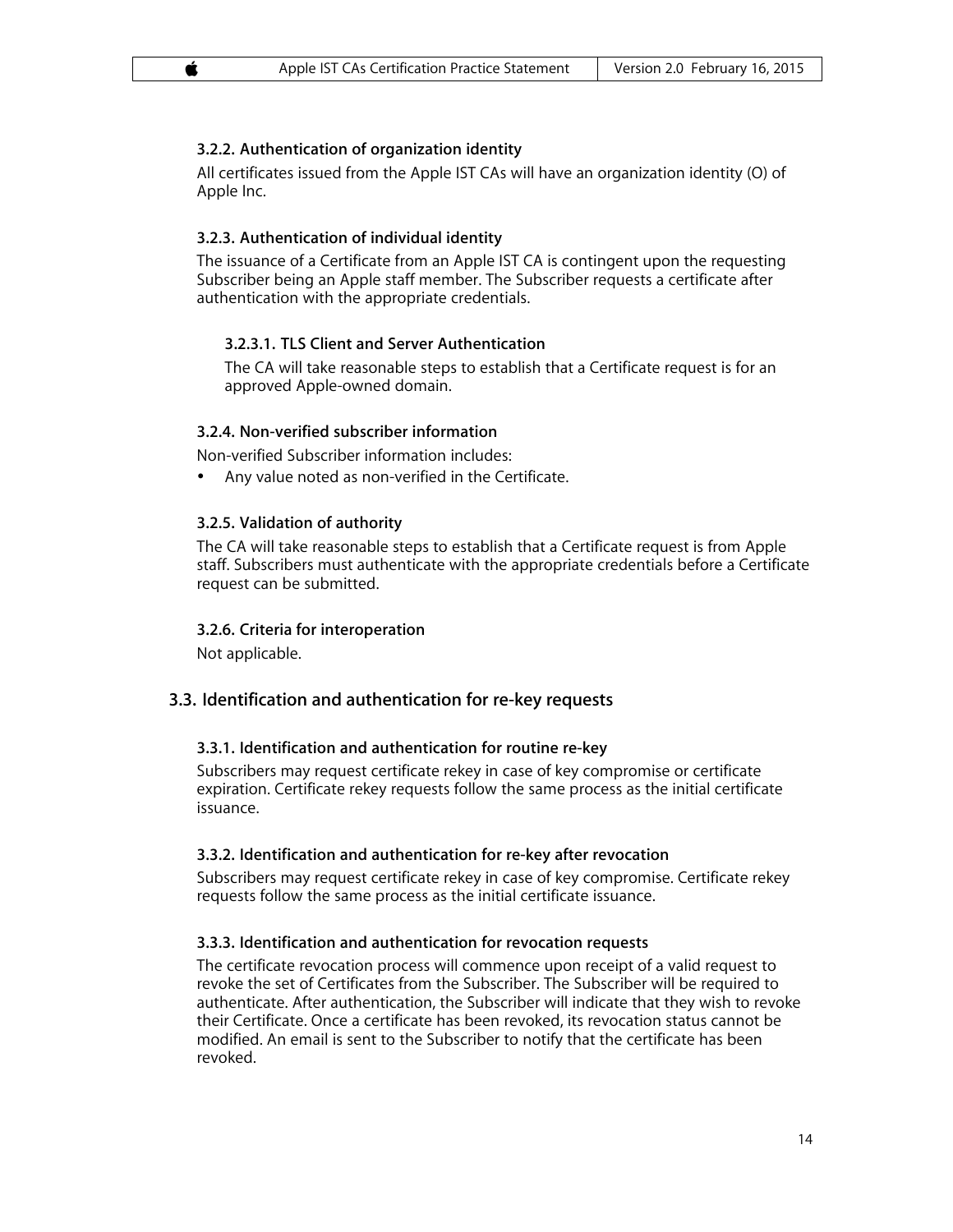# **4. Certificate Life-Cycle Operational Requirements**

# **4.1. Certificate Application**

# **4.1.1. Who can submit a certificate application**

Only valid Apple staff may submit certificate requests.

# **4.1.2. Enrollment process and responsibilities**

Subscribers must first authenticate with valid credentials before submitting a certificate request. Additionally, they must demonstrate their possession of the private key corresponding to the public key sent in the certificate request.

# **4.2. Certificate application processing**

# **4.2.1. Performing identification and authentication functions**

The Apple IST CAs will perform the following identification and authentication steps:

- The certificate request came from valid Apple staff.
- The certificate request is for an authorized Apple owned domain.

# **4.2.2. Approval or rejection of certificate applications**

Applications will be rejected for any of the following reasons:

- The certificate request is not from valid Apple staff.
- The certificate request is not for an authorized Apple owned domain.

# **4.2.3. Time to process certificate applications**

Certificate requests are processed within a reasonable time of receipt. There is no time stipulation to complete the processing of an application unless otherwise indicated in a relevant Agreement.

# **4.3. Certificate Issuance**

# **4.3.1. CA actions during certificate issuance**

A certificate is created and issued following approval of the certificate application by an Apple IST CA. The CA will use the information provided in the Certificate Signing Request to issue the Certificate.

# **4.3.2. Notification to subscriber by the CA of issuance of certificate**

Notification to Subscribers is deemed to have taken place when newly issued Certificates are downloaded to the Subscriber's machine.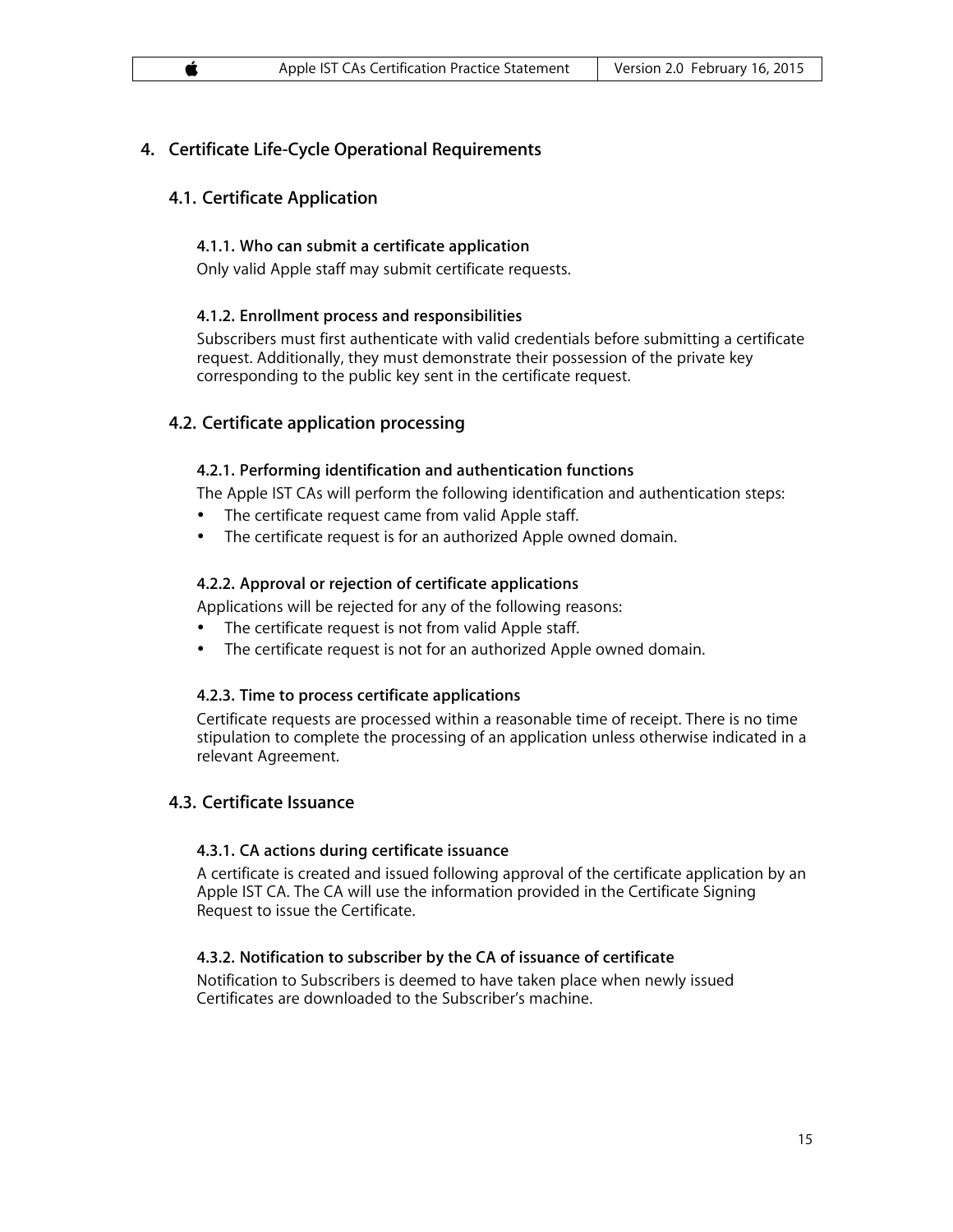# **4.4. Certificate acceptance**

#### **4.4.1. Conduct constituting certificate acceptance**

Certificates shall be deemed accepted and valid immediately after issuance.

#### **4.4.2. Publication of the certificate by the CA**

There is no public repository of Certificates.

#### **4.4.3. Notification of certificate issuance by the CA to other entities**

The Apple IST CAs do not provide notification of issuance to parties other than the Subscriber.

# **4.5. Key pair and certificate usage**

#### **4.5.1. Subscriber private key and certificate usage**

Certificates use must be consistent with the permitted uses described in Section 1.4.1.

Subscriber responsibilities include:

- safeguarding their private key(s) from compromise
- promptly requesting that a certificate be revoked if the Subscriber has reason to believe that there has been a compromise of the Certificates associate

#### **4.5.2. Relying party public key and certificate usage**

Relying Parties are obligated to:

- Acknowledge that they are solely responsible for deciding whether or not to rely on the information in a Certificate, and agree that they have sufficient information to make an informed decision. Apple shall not be responsible for assessing the appropriateness of the use of a Certificate.
- Acknowledge that, to the extent permitted by applicable law, Apple hereby disclaims all warranties regarding the use of any Certificates, including any warranty of merchantability or fitness for a particular purpose. In addition, Apple hereby limits its liability, and excludes all liability for indirect, special, incidental, and consequential damages.
- Restrict reliance on Certificates issued by an Apple IST CA to the purposes for which those Certificates were issued, in accordance with Section 1.4.1 herein, and all other applicable sections of this CPS.

# **4.6. Certificate renewal**

#### **4.6.1. Circumstance for certificate renewal**

Certificate renewal follows the same process as the initial issuance.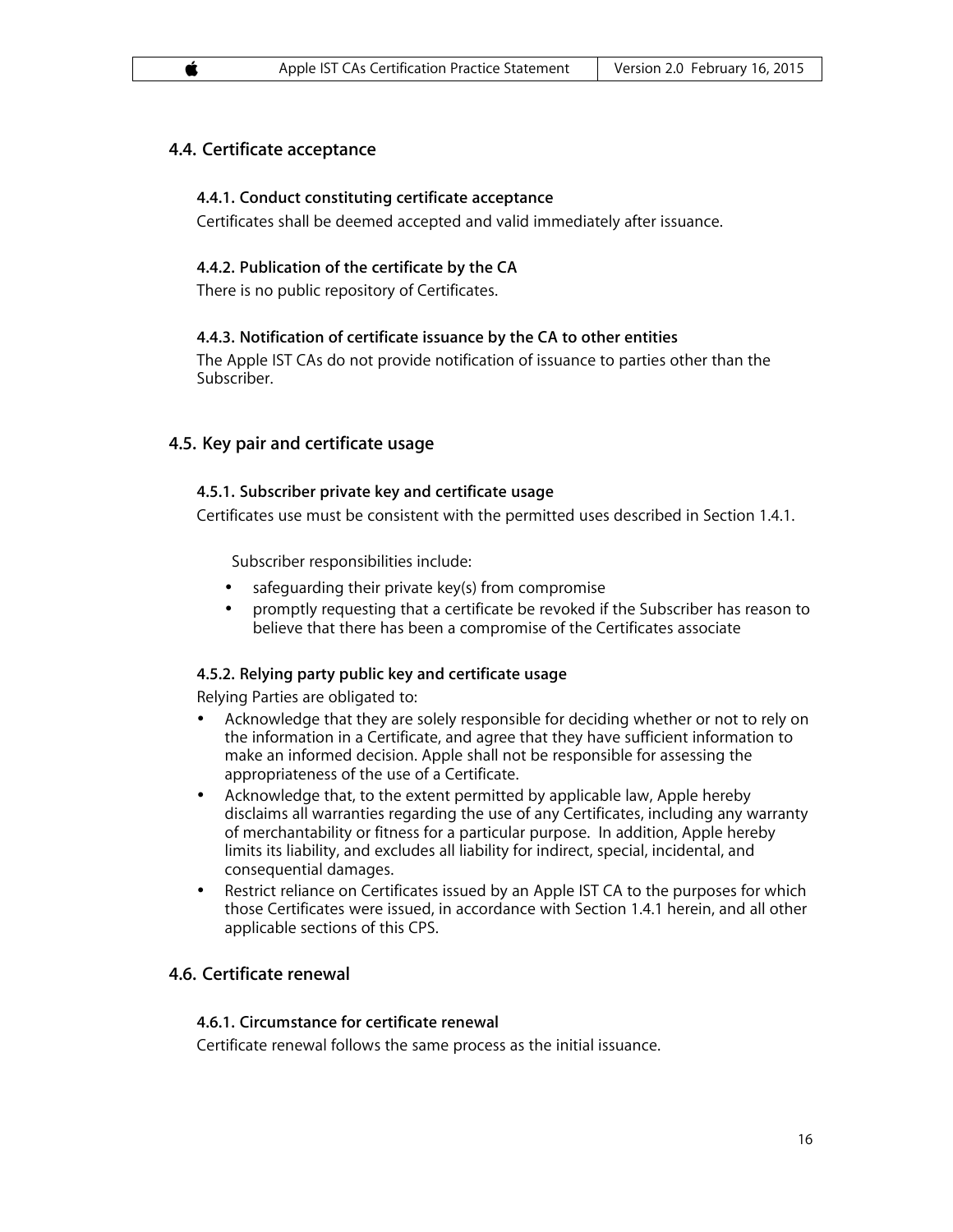#### **4.6.2. Who may request renewal**

Only the Subscriber who requested the original certificate or an authorized representative may request certificate renewal.

#### **4.6.3. Processing certificate renewal request**

Certificate renewal requests are processed via the same process as initial issuance.

#### **4.6.4. Notification of new certificate issuance to subscriber**

Notification to Subscribers is deemed to have taken place when newly issued Certificates are downloaded to the Subscriber's machine.

#### **4.6.5. Conduct constituting acceptance of a renewal certificate**

Certificates shall be deemed accepted and valid immediately after issuance.

#### **4.6.6. Publication of the renewal certificate by the CA**

There is no public repository of Certificates.

#### **4.6.7. Notification of certificate issuance by the CA to other entities**

The Apple IST CAs do not provide notification of issuance to parties other than the Subscriber

#### **4.7. Certificate re-key**

#### **4.7.1. Circumstance for certificate re-key**

Certificate re-key requests follow the same process as for initial certificate issuance.

#### **4.7.2. Who may request certification of a new public key**

Only the Subscriber who requested the original certificate or an authorized representative may request certificate renewal.

#### **4.7.3. Processing certificate re-keying requests**

Certificate re-key requests are processed via the same process as initial issuance.

#### **4.7.4. Notification of new certificate issuance to subscriber**

Notification to Subscribers is deemed to have taken place when newly issued Certificates are downloaded to the Subscriber's machine.

#### **4.7.5. Conduct constituting acceptance of a re-keyed certificate**

Certificates shall be deemed accepted and valid immediately after issuance.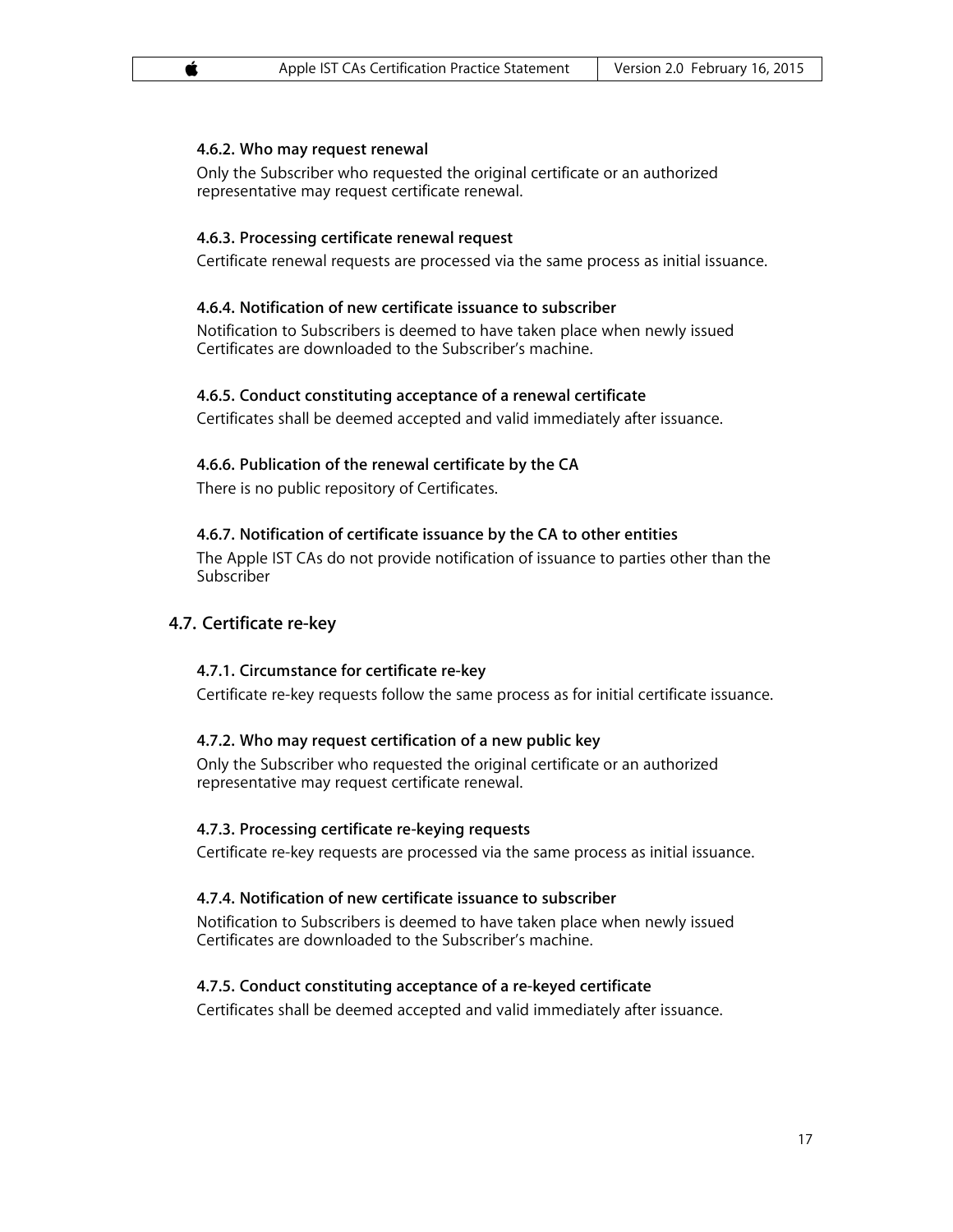# **4.7.6. Publication of the re-keyed certificate by the CA**

There is no public repository of Certificates.

# **4.7.7. Notification of certificate issuance by the CA to other entities.**

The Apple IST CAs do not provide notification of issuance to parties other than the Subscriber

# **4.8. Certificate modification**

# **4.8.1. Circumstance for certificate modification**

Subscribers may request certificate modification via the same process as for initial certificate issuance.

#### **4.8.2. Who may request certificate modification**

Only the Subscriber who requested the original certificate or an authorized representative may request certificate renewal.

#### **4.8.3. Processing certificate modification requests**

Certificate modification requests are processed via the same process as initial issuance

#### **4.8.4. Notification of new certificate issuance to subscriber**

Notification to Subscribers is deemed to have taken place when newly issued Certificates are downloaded to the Subscriber's machine.

# **4.8.5. Conduct constituting acceptance of modified certificate**

Certificates shall be deemed accepted and valid immediately after issuance.

#### **4.8.6. Publication of the modified certificate by the CA**

There is no public repository of Certificates.

# **4.8.7. Notification of certificate issuance by the CA to other entities**

The Apple IST CAs do not provide notification of issuance to parties other than the Subscriber

# **4.9. Certificate revocation and suspension**

#### **4.9.1. Circumstances for revocation**

A Subscriber may request revocation of its Certificate at any time for any reason.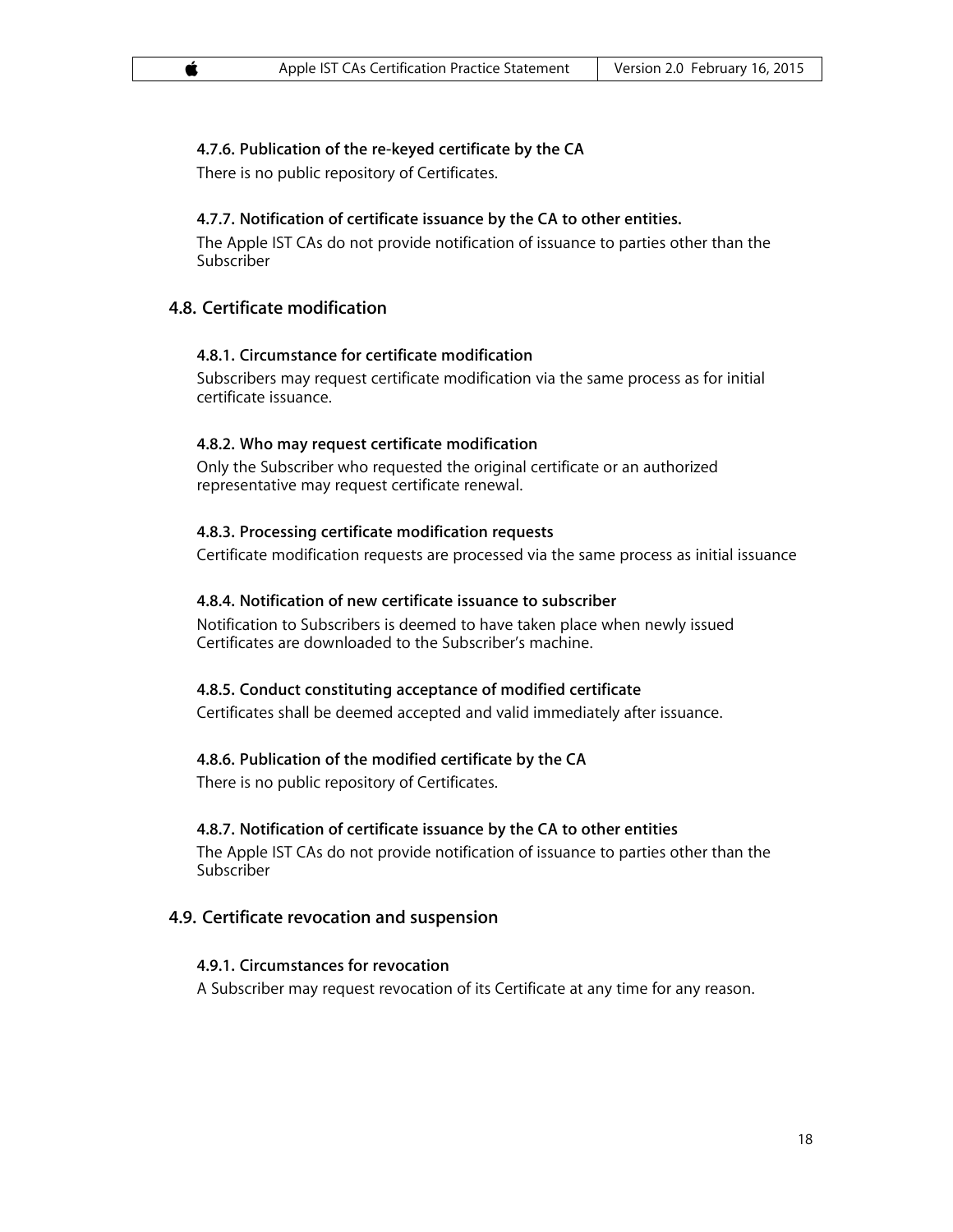#### **4.9.2. Who can request revocation**

Only the Subscriber who requested the original certificate or an authorized representative may request certificate renewal.

#### **4.9.3. Procedure for revocation request**

The certificate revocation process will commence upon receipt of a valid request to revoke the set of Certificates from the Subscriber. The Subscriber will be required to authenticate. After authentication, the Subscriber will indicate that they wish to revoke their Certificate. Once a certificate has been revoked, its revocation status cannot be modified. An email is sent to the Subscriber to notify that the certificate has been revoked.

#### **4.9.4. Revocation request grace period**

There is no grace period within which the Subscriber must make a revocation request. Revocations can only be processed for certificates that have not been expired.

#### **4.9.5. Time within which CA must process the revocation request**

The Apple IST CAs take commercially reasonable steps to process revocation requests within 24 hours.

#### **4.9.6. Revocation checking requirement for relying parties**

Relying parties are solely responsible for performing revocation checking on Certificates before deciding whether or not to rely on the information in a Certificate.

#### **4.9.7. CRL issuance frequency**

CRLs are updated and issued at least every 7 days. Certificates remain in the CRL until the Certificates have expired.

#### **4.9.8. Maximum latency for CRLs**

CRLs will be updated before the existing CRL expiration date.

#### **4.9.9. On-line revocation/status checking availability**

OCSP is available via the URL noted in the Authority Information Access ("AIA") extension in the Certificate.

#### **4.9.10. On-line revocation status checking requirements**

OSCP status requests must contain at a minimum the certificate serial number and Issuer DN to receive a valid response. Once an OCSP request has been validated, a signed response is sent to the requestor indicating the status of the Certificate and showing the request was successful. Failed OCSP requests will generate a failure status back to the requestor.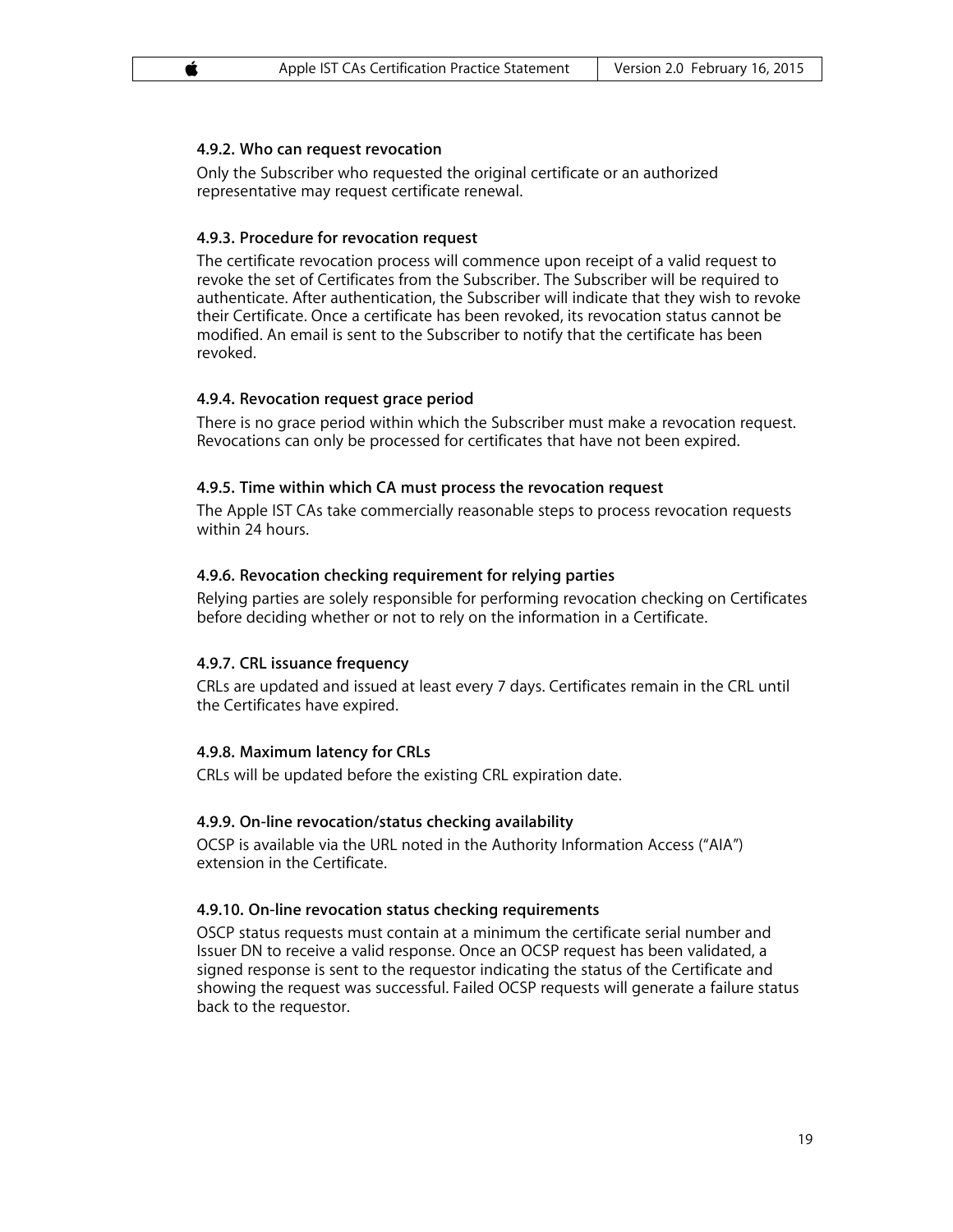# **4.9.11. Other forms of revocation advertisements available**

No other forms of revocation advertisements available.

#### **4.9.12. Special requirements regarding key compromise**

In the event of key compromise of the Sub-CA signing key, a decision will be made regarding the plan for the following:

- Provision of notice to related parties affected by the termination,
- The revocation of certificates issued by the Sub-CA,
- The preservation of the Sub-CAs archives and records

#### **4.9.13. Circumstances for suspension**

The Apple IST CAs do not support Certificate suspension.

# **4.10. Certificate status services**

#### **4.10.1. Operational characteristics**

Certificate status services are available via the CRL URL or the OCSP URL noted in the Certificates.

#### **4.10.2. Service Availability**

The Apple IST CAs take commercially reasonable steps to provide certificate status services 24x7. .

#### **4.10.3. Optional features**

Not applicable.

# **4.11. End of subscription**

A Subscriber may end subscription for a Certificate by allowing the certificate to expire without renewing the Certificate, or by revoking the certificate prior to expiration without replacing the Certificate.

# **4.12. Key escrow and recovery**

#### **4.12.1. TLS Client and Server Authentication**

The Apple IST CAs do not provide key escrow and recovery services for these types of certificates.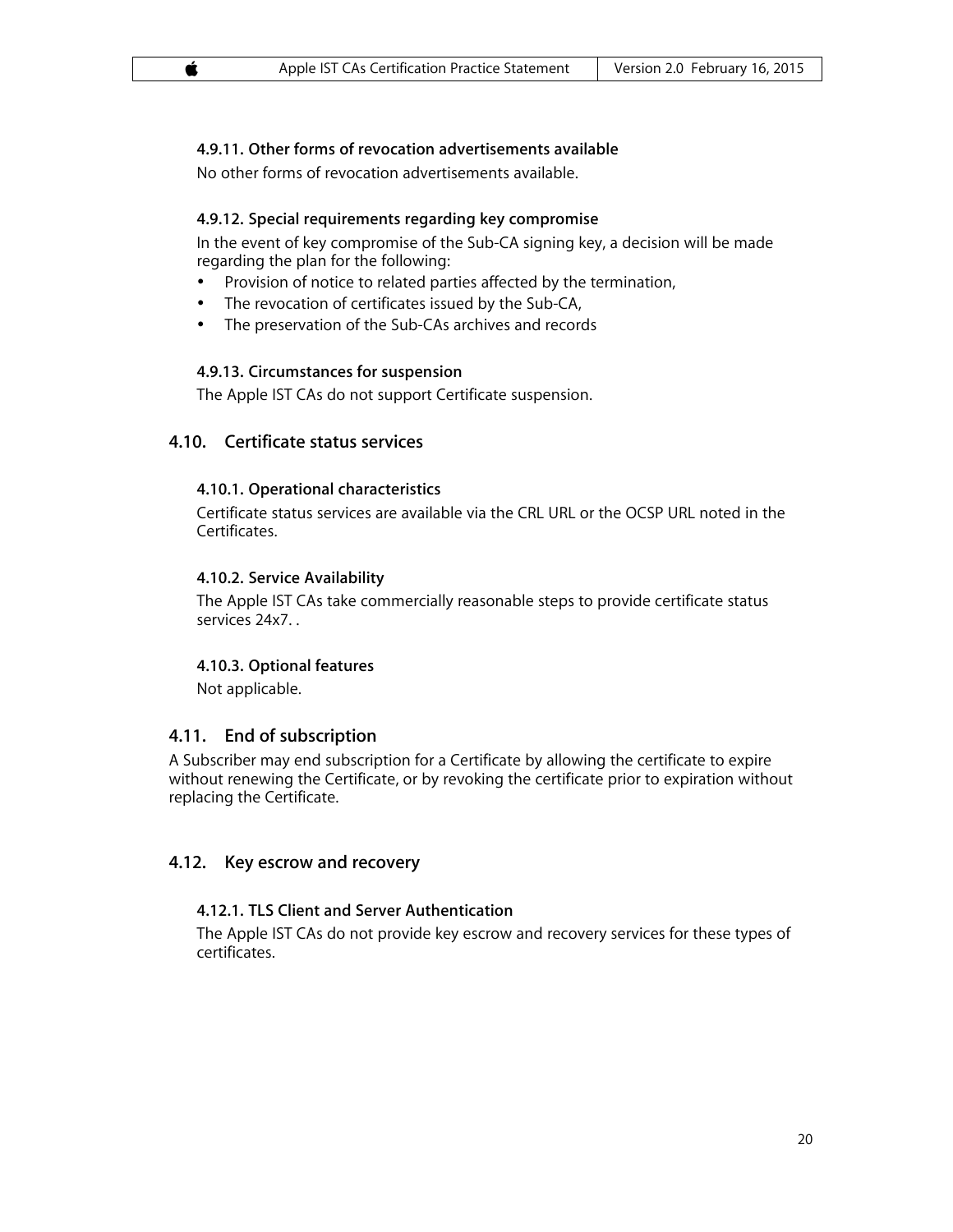# **5. Facility, management, and operational controls**

# **5.1. Physical Controls**

#### **5.1.1. Site location and construction**

Equipment supporting CA operations resides within a physically secured location in an Apple owned data center.

# **5.1.2. Physical access**

Physical protection is achieved through the creation of clearly defined security perimeters with appropriate physical barriers to entry around the business premises and CA facilities. Details of the physical security policies and procedures are in appropriate internal security documents.

#### **5.1.3. Power and air conditioning**

Equipment is protected to reduce risks from power and air conditioning disruption or failure.

#### **5.1.4. Water exposures**

Equipment is protected to reduce risks from water exposure.

#### **5.1.5. Fire prevention and protection**

Equipment is protected to reduce risks from fire.

# **5.1.6. Media storage**

Media is maintained securely within the CA facilities and is subject to the same degree of protection as the CA hardware.

# **5.1.7. Waste disposal**

Media used to collect sensitive information is destroyed or zeroized prior to disposal.

Cryptographic devices are physically destroyed or zeroized in accordance with manufacturer's guidance prior to disposal.

# **5.2. Procedural controls**

# **5.2.1. Trusted roles**

Trusted Persons include all employees who are authorized to manage CA configurations and keys.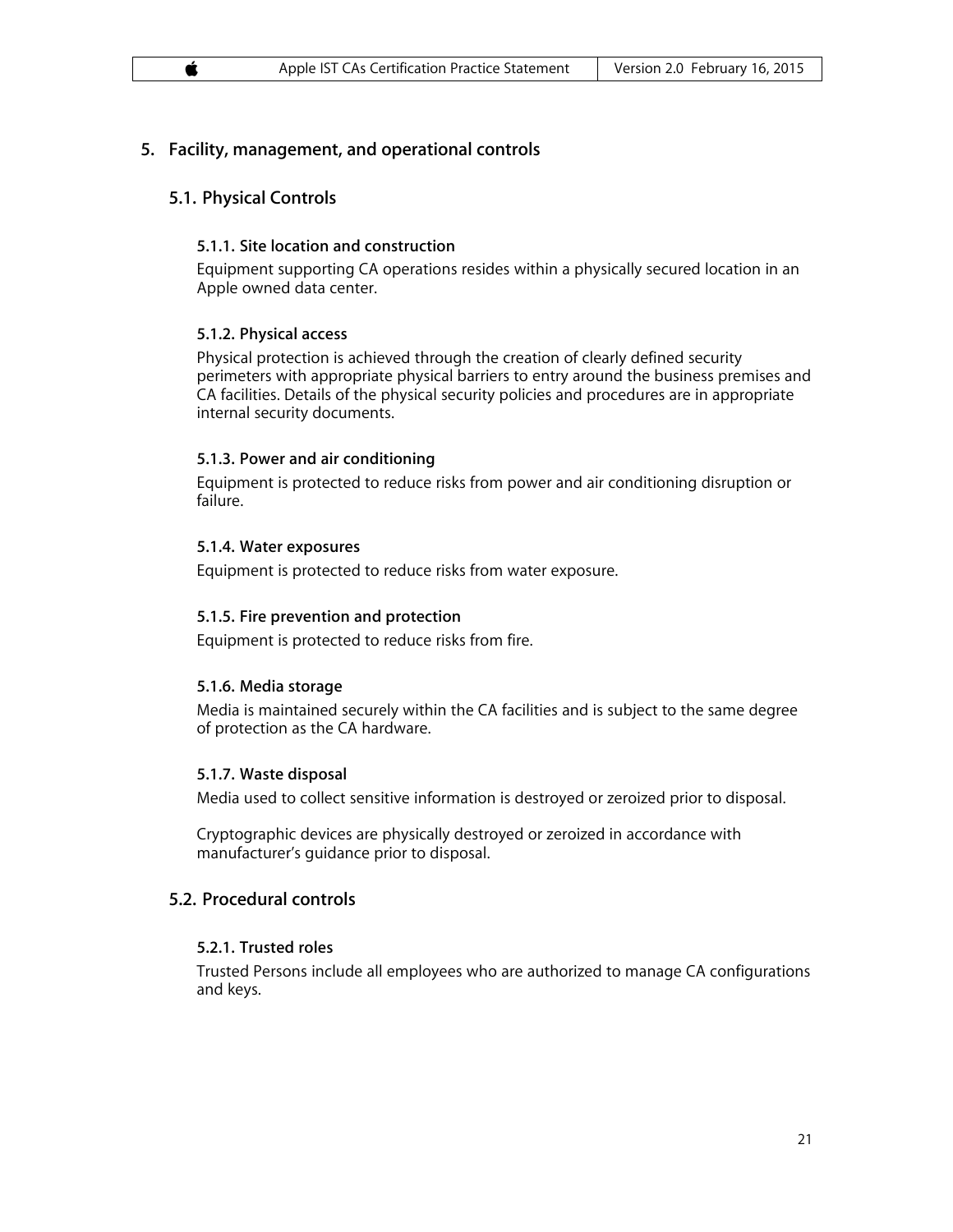# **5.2.2. Number of persons required per task**

Access to cryptographic hardware storing key material requires a minimum of two Trusted Persons.

# **5.2.3. Identification and authentication for each role**

Trusted Persons must be Apple employees whose identity has been confirmed through background checking procedures and who have accepted the responsibilities of a Trusted Person.

# **5.2.4. Roles requiring separation of duties.**

Key management operations must be performed under dual person control by Trusted Persons.

# **5.3. Personnel controls**

# **5.3.1. Qualifications, experience, and clearance requirements**

Trusted persons are Apple personnel who have completed background checks and have demonstrated the skills and experience to accept the Trusted Person responsibilities.

# **5.3.2. Background check procedures**

Before beginning employment as a Trusted Person, Apple performs background checks.

# **5.3.3. Training requirements**

Employees are trained on Trusted Person roles and responsibilities before becoming a Trusted Person.

# **5.3.4. Retraining frequency and requirements**

Trusted Persons are retrained as requirements and responsibilities are added, or modified.

# **5.3.5. Job rotation frequency and sequence**

Not applicable.

# **5.3.6. Sanctions for unauthorized actions**

Appropriate disciplinary actions are taken for unauthorized actions or other violations of policies and procedures. Disciplinary actions may include measures up to and including termination and are commensurate with the frequency and severity of the unauthorized actions.

# **5.3.7. Independent contractor requirements**

Independent contractors will not be allowed to become a Trusted Person.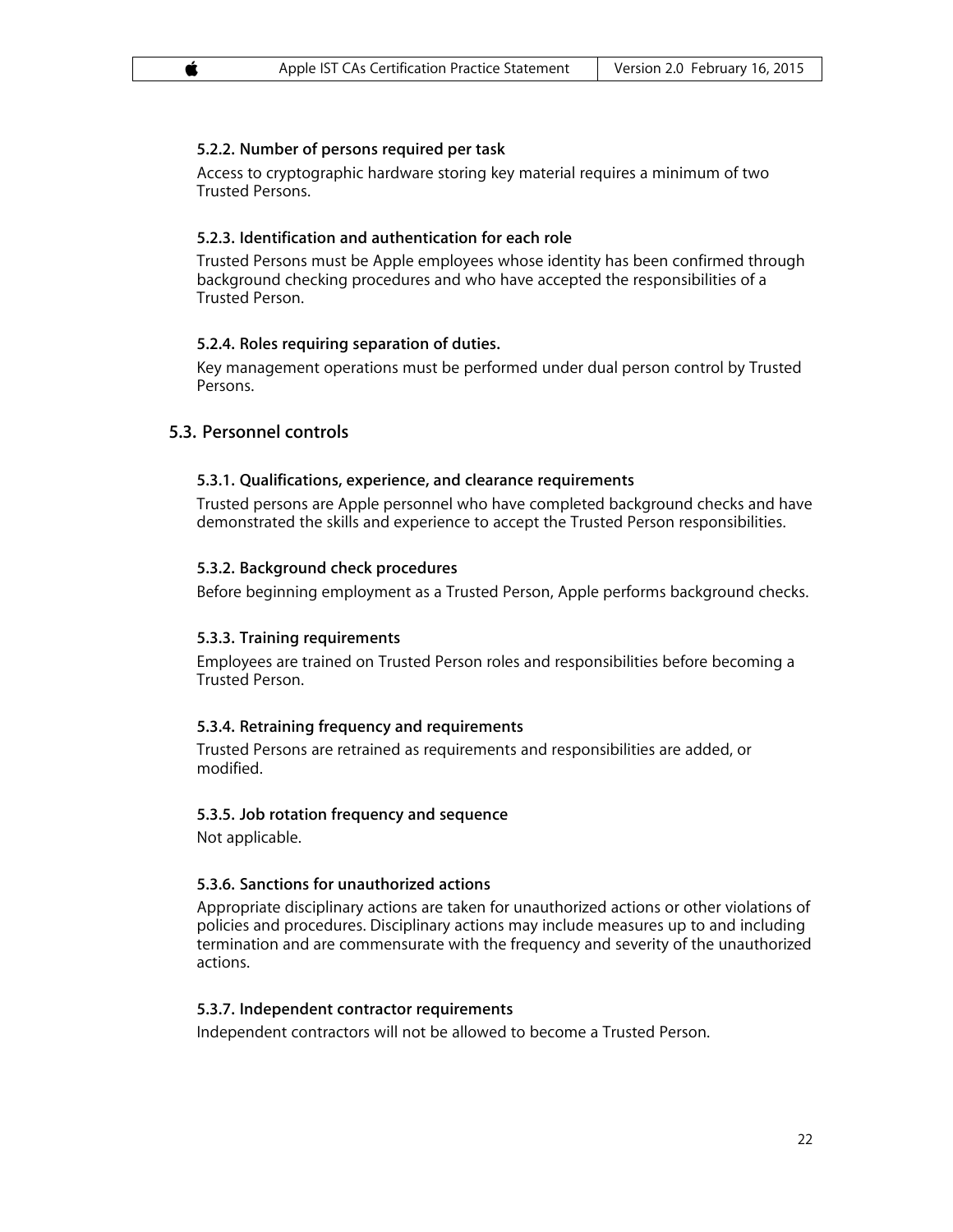# **5.3.8. Documentation supplied to personnel**

Trusted Person policies and procedures are posted in an internal site that is made available to all Trusted Persons.

# **5.4. Audit logging procedures**

# **5.4.1. Types of events recorded**

The Apple IST CAs record the following events:

- CA key lifecycle events such as CA key generation, storage, backup, and destruction.
- Certificate lifecycle management events such as certificate requests, issuance, and revocation.
- Security events such as system access attempts and CA facility entries and exits.

#### **5.4.2. Frequency of processing log**

Event logs are reviewed periodically for evidence of unauthorized activity.

#### **5.4.3. Retention period for audit log**

A risk assessment has been performed to determine the appropriate length of time for retention of archived event journals.

#### **5.4.4. Protection of audit log**

Audit logs are maintained securely within the CA facilities and is subject to the same degree of protection as the CA hardware.

# **5.4.5. Audit log backup procedures**

Audit logs are archived and retained for the duration of the retention period described in 5.4.3.

# **5.4.6. Audit collection system (internal vs. external)**

Not applicable.

# **5.4.7. Notification to event-causing subject**

Not applicable.

#### **5.4.8. Vulnerability assessments**

The Apple IST CAs perform regular vulnerability assessments on CA supporting systems.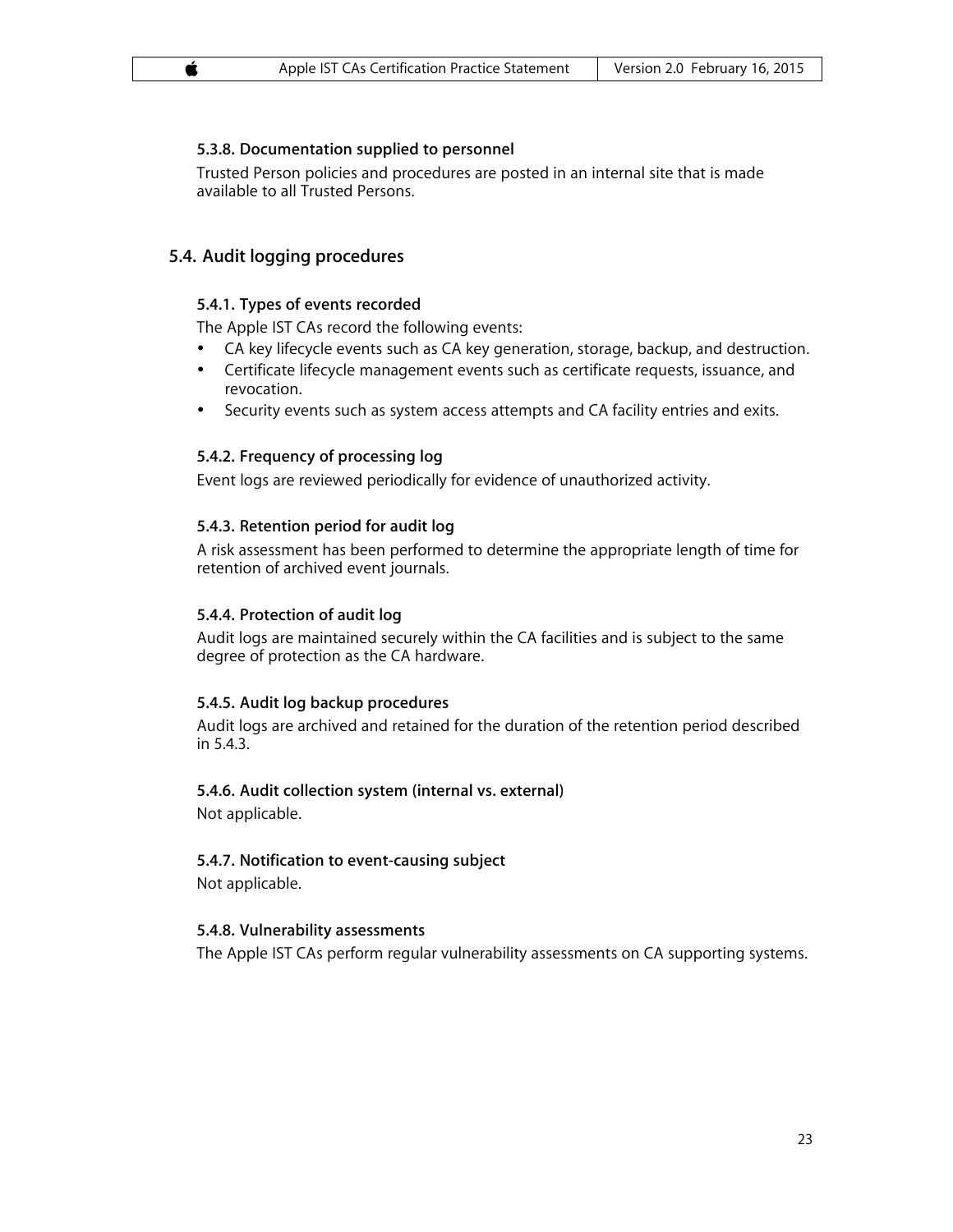# **5.5. Records archival**

# **5.5.1. Types of records archived**

The Apple IST CAs archive the following types of records:

- Certificate lifecycle management events such as certificate requests, issuance, and revocation.
- Key lifecycle management events such as key generation, backup, archival, and destruction.

# **5.5.2. Retention period for archive**

Records are retained for seven years.

# **5.5.3. Protection of archive**

Archive records are maintained in a manner to prevent unauthorized modification, substitution, or destruction.

# **5.5.4. Archive backup procedures**

Not applicable.

.

# **5.5.5. Requirements for time-stamping of records**

Certificates, CRLs and other revocation entries shall contain date and time information.

# **5.5.6. Archive collection system (internal or external)**

Not applicable.

# **5.5.7. Procedures to obtain and verify archive information**

On a periodic basis, a sample of archived records will be restored to check the continued integrity and readability of the data.

# **5.6. Key changeover**

Sub-CA key pairs are retired at the end of their lifetimes as defined in this CPS. If a CA needs to be renewed after the end of the key lifetime, a new CA keypair will be generated and a new certificate request will be made to obtain a new CA certificate.

# **5.7. Compromise and disaster recovery**

# **5.7.1. Incident and compromise handling procedures**

If a potential security incident or compromise is detected, an investigation will be performed to determine the degree and nature of the incident. A determination will be made as to whether Certificates will need to be revoked, and whether Subscribers and/or Relying parties need to be notified.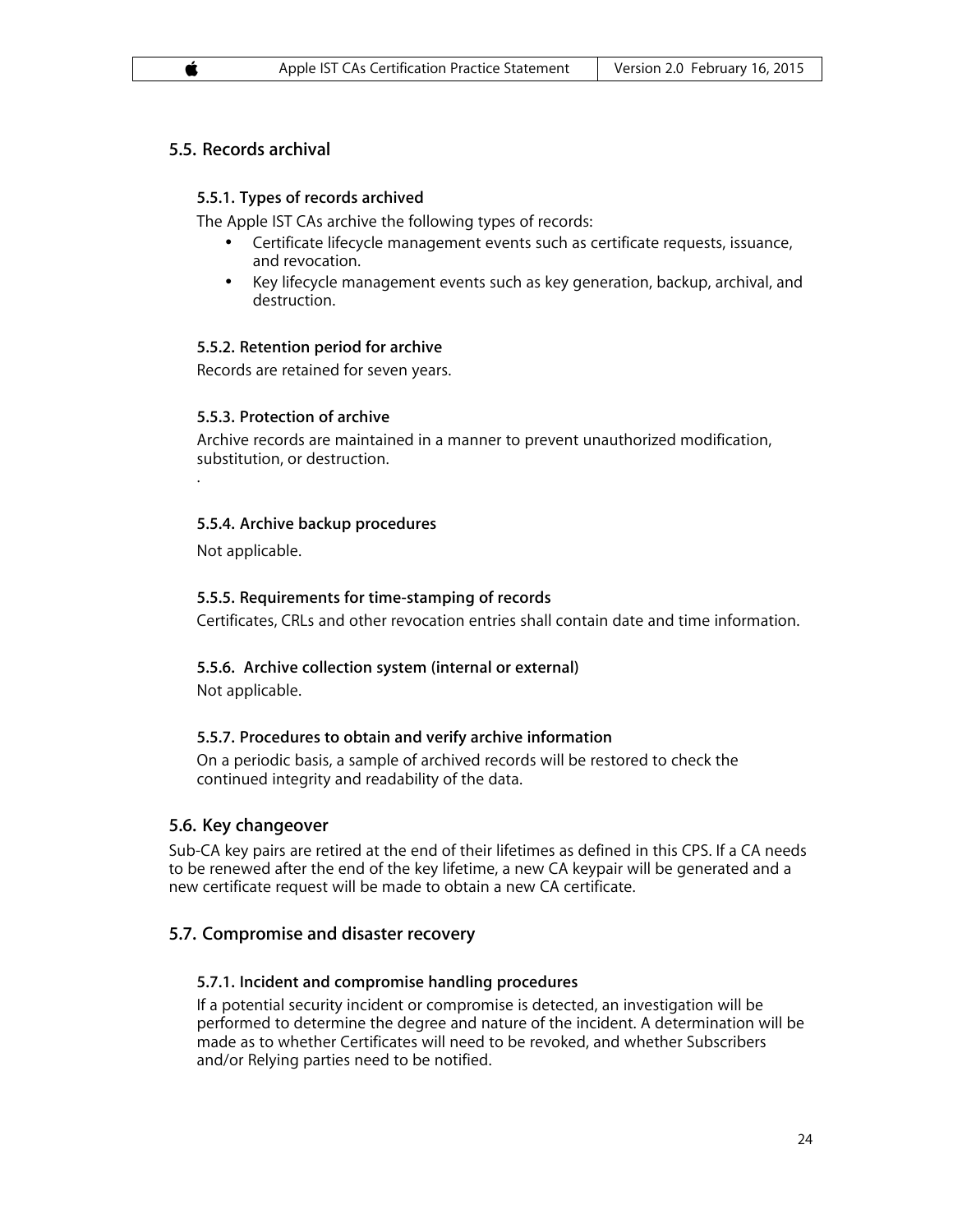# **5.7.2. Computing resources, software, and/or data are corrupted**

In the event that computing resource, software, and/or data is corrupted, appropriate escalation incident investigation, and response will commence.

#### **5.7.3. Entity private key compromise procedures**

In the event of compromise of a CA private key, incident handling procedures will be implemented and a risk analysis will be performed to determine whether all Certificates issued from the CA will be revoked.

#### **5.7.4. Business continuity capabilities after a disaster**

The Apple IST CAs have business continuity plans to maintain or restore business operations in a timely manner following interruption or failure of critical business processes.

# **5.8. CA or RA termination**

Any decision to terminate an Apple IST CA shall be approved by the Policy Authority prior to the effective date of termination.

At the time of termination of the Sub-CA, Apple will develop a termination plan addressing the following:

- Provision of notice to related parties affected by the termination,
- The revocation of certificates issued by the Sub-CA,
- The preservation of the Sub-CA's archives and records

# **6. Technical Security Controls**

# **6.1. Key pair generation and installation**

#### **6.1.1. Key pair generation**

CA Signing key generation occurs using a secure cryptographic device meeting the requirements in Section 6.2.

Subscriber key pair generation is not currently supported.

#### **6.1.2. Private key delivery to subscriber**

Not applicable.

# **6.1.3. Public key delivery to certificate issuer**

Delivery of a CA public key is submitted via a PKCS#10 Certificate Signing Request (CSR) to certificate issuance.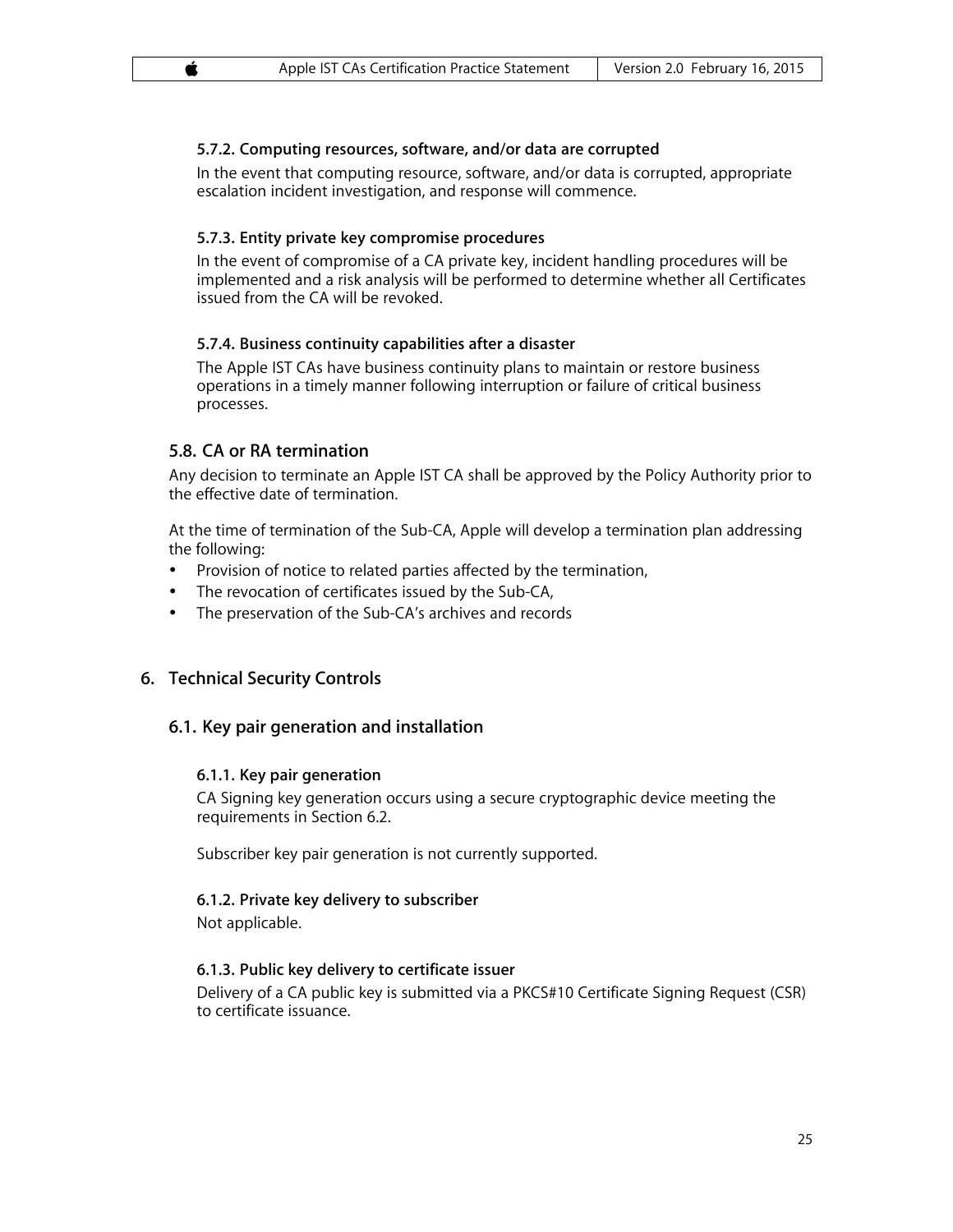Public keys for Subscriber certificates issued by an Apple IST CA are submitted via a PKCS#10 Certificate Signing Request (CSR) after authentication with the appropriate credentials.

#### **6.1.4. CA public key delivery to relying parties**

The CA public key is provided as part of the CA Certificate that may be downloaded from www.apple.com/certificateauthority

#### **6.1.5. Key sizes**

Key pairs will be of the following minimum lengths:

- RSA-2048
- EC P-256

#### **6.1.6. Public key parameters generation and quality checking**

Certificate Signing Requests (CSRs) will be reviewed to confirm that the public key meets with minimum key sizes as defined in Section 6.1.5.

# **6.1.7. Key usage purposes (as per X.509 v3 key usage field)**

Key usages are defined in Section 7.1.

# **6.2. Private key protection and cryptographic module engineering controls**

#### **6.2.1. Cryptographic module standards and controls**

Private keys are stored in a hardware security module (HSM) that certified at a minimum level of FIPS 140-2 level 3.

#### **6.2.2. Private key (m of n) multi-person control**

Private keys are protected with multi-person control which requires a minimum of two Trusted Persons.

#### **6.2.3. Private key escrow**

Private keys are backed up but not escrowed.

#### **6.2.4. Private key backup**

Private keys are backed up to cryptographic devices under the same multi-person control as the original private key.

#### **6.2.5. Private key archival**

Archived keys are securely stored using offline media under multi-person control.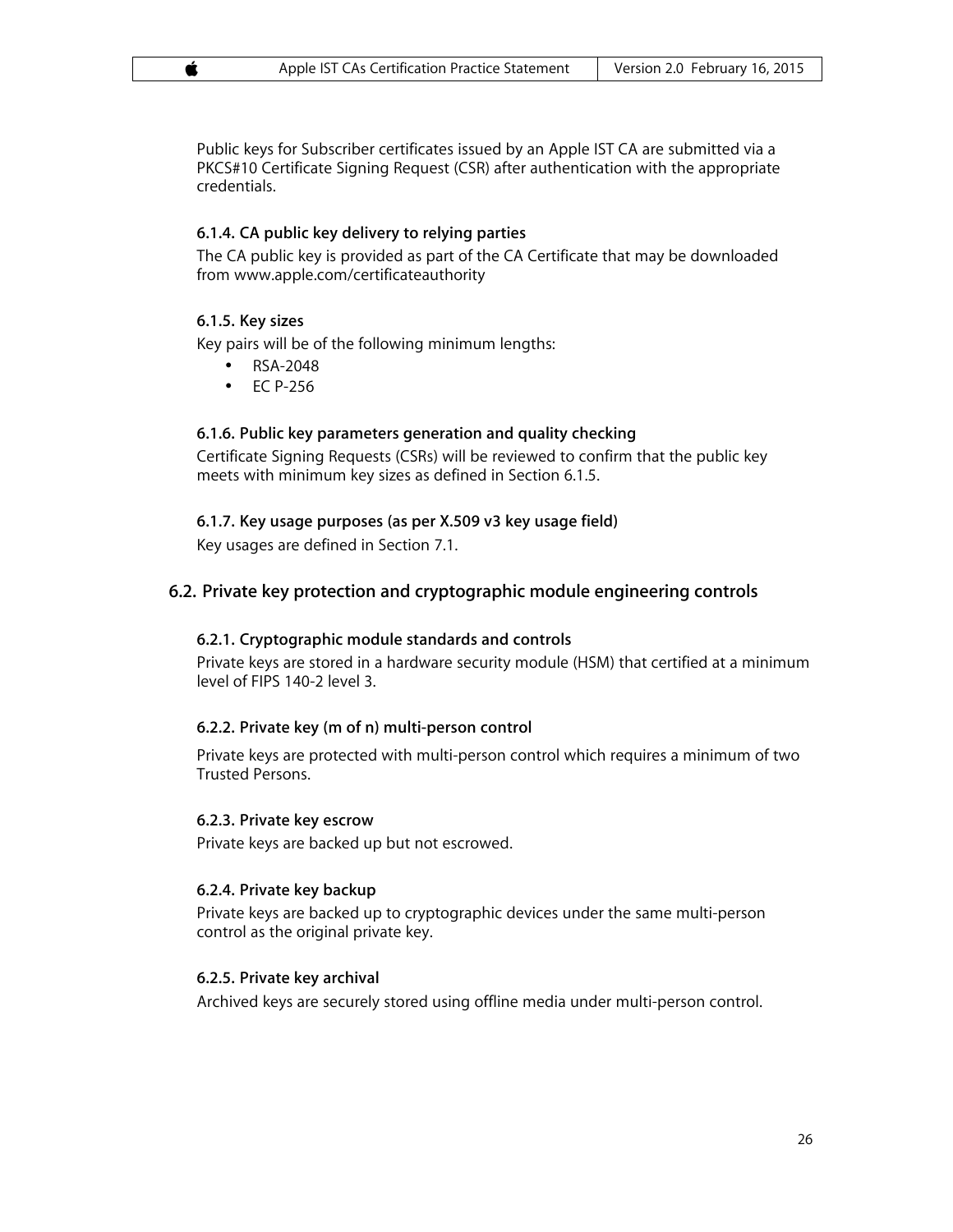# **6.2.6. Private key transfer into or from a cryptographic module**

Private key transfer into or from a cryptographic module is done in accordance to manufacturer's guidelines and under multi-person control.

#### **6.2.7. Private key storage on cryptographic module**

Private keys are stored in a hardware security module (HSM) that is tamper resistant and certified at a minimum level of FIPS 140-2 level 3.

#### **6.2.8. Method of activating private key**

Activation of CA private keys is done in accordance with the instructions and documentation provided by the manufacturer of the hardware security module and performed by Trusted Persons.

# **6.2.9. Method of deactivating private key**

Private keys are deactivated upon executing a deactivation command or system power off .

#### **6.2.10. Method of destroying private key**

Private keys on cryptographic devices will be destroyed in accordance with instructions and documentation provided by the manufacturer.

#### **6.2.11. Cryptographic module rating**

Hardware security modules are certified at a minimum level of FIPS 140-2 level 3.

# **6.3. Other aspects of key pair management**

**6.3.1. Public key archival** Not applicable.

#### **6.3.2. Certificate operational period and key pair usage periods**

Operational period for key pairs is the same as the operational period for associated certificates.

Certificates issued from an Apple IST CA shall not be valid for longer than 39 months.

# **6.4. Activation data**

#### **6.4.1. Activation data generation and installation**

Private keys are required to be protected using strong passwords.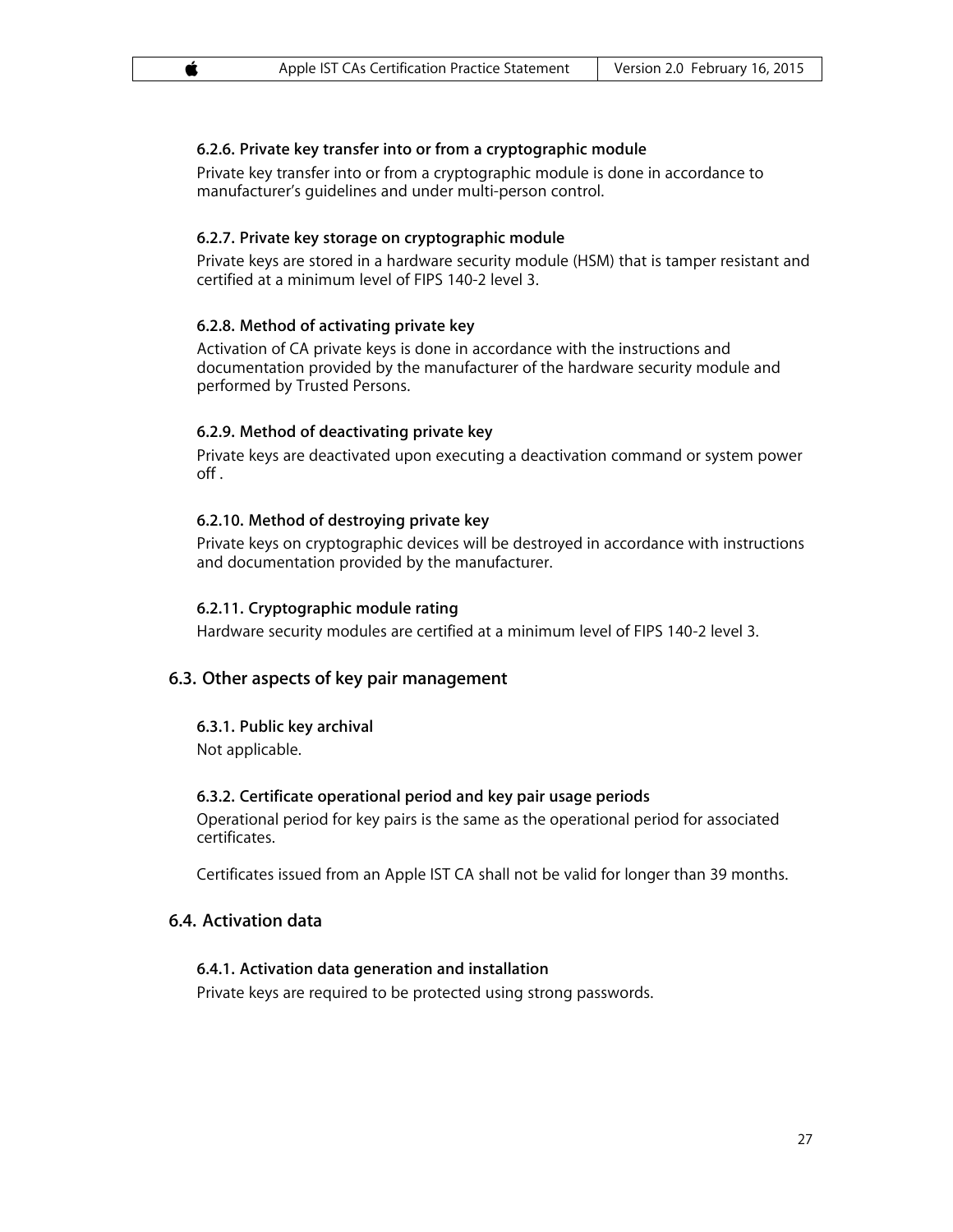# **6.4.2. Other aspects of activation data**

Not applicable.

# **6.5. Computer security controls**

# **6.5.1. Specific computer security technical requirements**

The following computer security components are in place for systems supporting the CA:

- Physical security and environment controls (see Section 5.1 of this CPS)
- System development controls (see Section 6.6 of this CPS)
- Trusted Person controls (see Section 5.2 of this CPS)
- Logical access controls including event logging (see Section 5.4 of this CPS)

# **6.5.2. Computer security rating**

Not applicable.

# **6.6. Life cycle technical controls**

# **6.6.1. System development controls**

Changes to software or hardware supporting the production Sub-CAs are tested and approved by management prior to implementation.

# **6.6.2. Security management controls**

System configurations are periodically reviewed to identify any unauthorized changes.

# **6.6.3. Life cycle security controls**

Not applicable.

# **6.7. Network security controls**

Network security measures are in place to protect against denial of service and intrusion attacks. Access controls lists are configured to deny all but the necessary services to support the CA systems.

# **6.8. Time-stamping**

CA systems are regularly synchronized with a reliable time service. Certificates, CRLs and other revocation entries shall contain date and time information.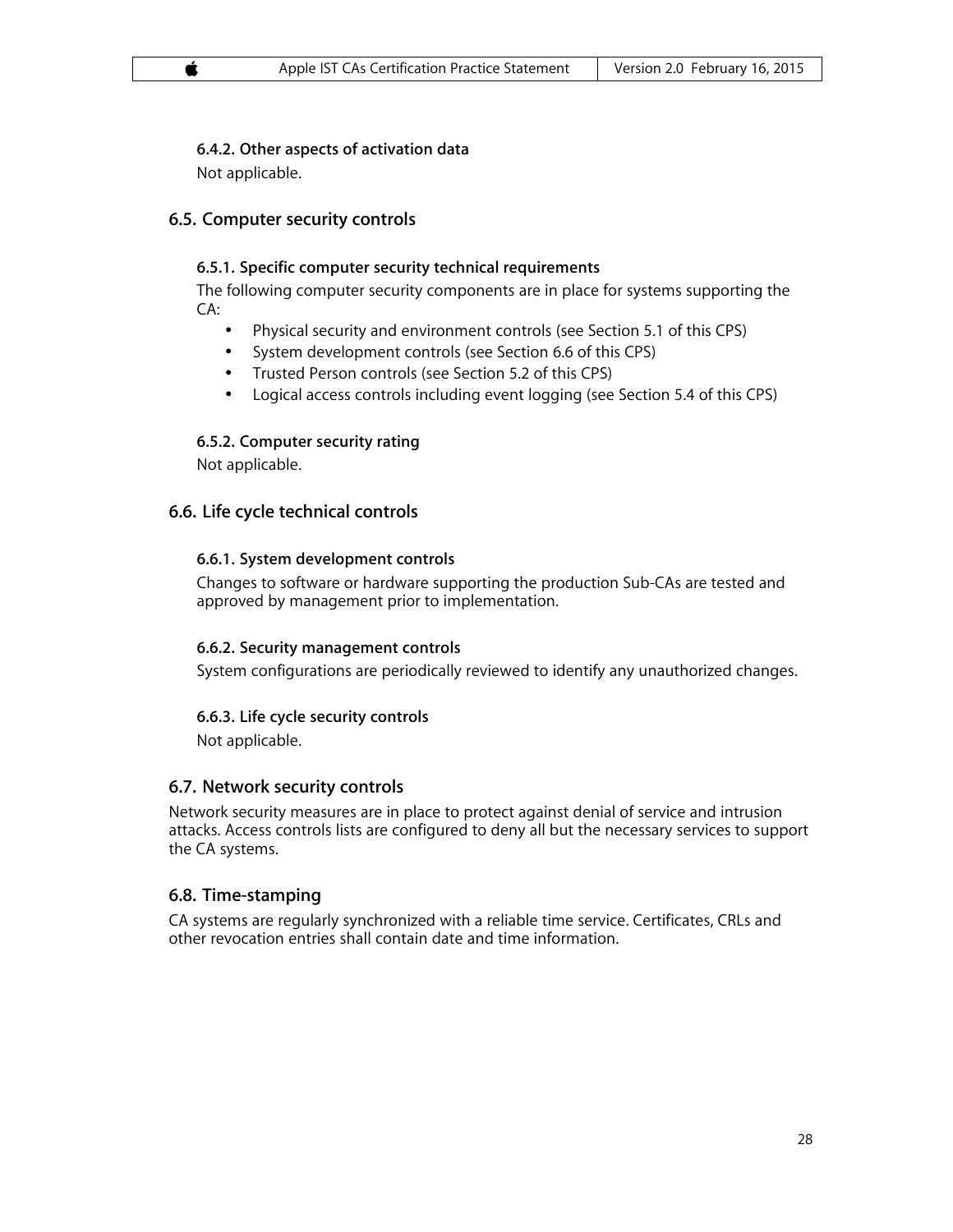# **7. Certificate, CRL, and OCSP Profiles**

# **7.1. Certificate profile**

# **TLS Server and Client Certificates**

TLS Server and Client certificates issued from an Apple IST CA shall conform to the X.509 Certificate format and contain at a minimum, the following data elements

| Field/Attribute          | Critical | Value                        |
|--------------------------|----------|------------------------------|
| Signature Algorithm      | N/A      | RSA-SHA256 or ECDSA-         |
|                          |          | <b>SHA256</b>                |
| Key Usage                | Yes      | Digital Signature, Key       |
|                          |          | Encipherment (for RSA        |
|                          |          | keys) or Key Agreement       |
|                          |          | (for EC keys)                |
| Extended Key Usage       | Yes      | Server Authentication        |
|                          |          | $(1.3.6.1.5.5.7.3.1)$ and/or |
|                          |          | <b>Client Authentication</b> |
|                          |          | (1.3.6.1.5.5.7.3.2)          |
| <b>Basic Constraints</b> | Yes      | Certification Authority =    |
|                          |          | No                           |
| Certificate Policies     | No.      | (1.2.840.113635.100.5.11.4)  |

# **7.2. CRL profile**

A CRL issued by an Apple IST CA shall conform to the X.509 version 2 CRL format. Each CRL shall contain the following fields:

- Signature Algorithm using SHA-2 with RSA, or SHA-2 with ECDSA
- Issuer matching the Apple IST CA Certificate's Distinguished Name
- "Last Update" field with the time of CRL issuance
- "Next Update" field defining the period of validity
- Authority Key Identifier extension
- List of Revoked Certificates

# **7.3. OCSP profile**

OCSP responses conform with RFC 2560, Version 1. OCSP responses will include the following fields:

- Signature algorithm using at least SHA-2 with RSA, or SHA-2 with ECDSA
- The OCSP responder certificate
- "Produced at" time indicating when the response was signed
- Certificate status (good/revoked/unknown)
- "This Update" field with the time of OCSP response issuance
- "Next Update" field defining the period of validity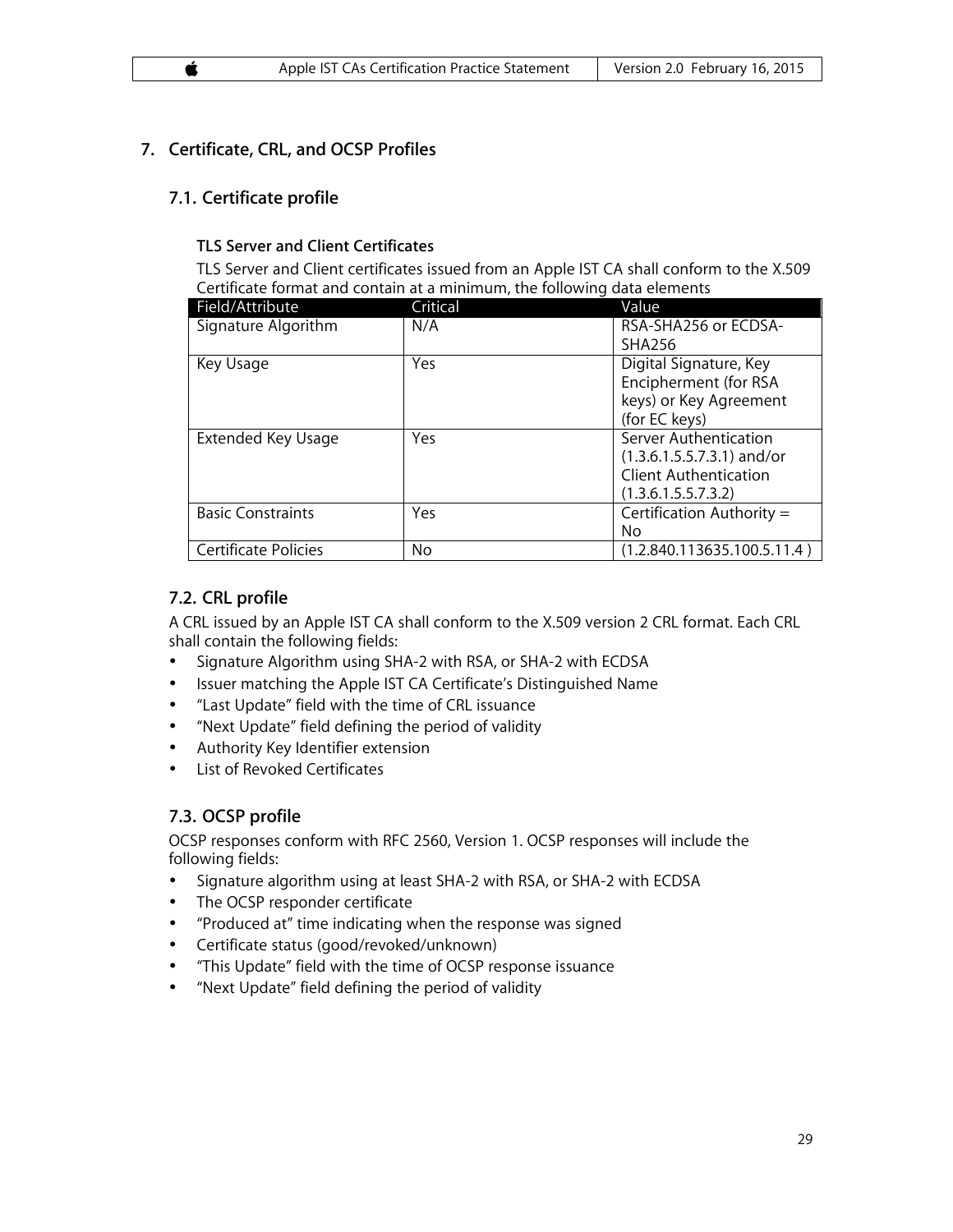# **8. Compliance audit and other assessments**

#### **8.1. Frequency or circumstances of assessment**

An annual audit will be performed by an independent external auditor to assess the adequacy of the business practices disclosure and compliance of the CA's controls to one or more of the following standards:

- AICPA/CICA Trust Service Principles and Criteria for Certification Authorities
- AICPA/CICA WebTrust for Certification Authorities SSL Baseline Requirements Audit Criteria

#### **8.2. Identity/qualifications of assessor**

The auditors performing an annual audit shall be from an independent audit firm that is approved to audit according to AICPA/CICA WebTrust for Certification Authorities principles and criteria.

#### **8.3. Assessor's relationship to assessed entity**

Apple will retain the external audit firm, and individual auditors shall not be employees or related to employees of Apple.

#### **8.4. Topics covered by assessment**

The audit will meet the requirements of the audit schemes identified in Section 8.1.

#### **8.5. Actions taken as a result of deficiency**

The CA Management Team will determine the significance of identified deficiencies arising from external audits or internal self-assessments, and will prescribe remediation requirements. The CA Management Team will be responsible for seeing that remediation efforts are completed in a timely manner.

#### **8.6. Communication of results**

Audit results shall be communicated to the CA Management Team and may be communicated to the others as deemed appropriate.

A copy of the latest WebTrust for CA audit report can be found at www.apple.com/certificateauthority.

#### **9. Other business and legal matters**

#### **9.1. Fees**

#### **9.1.1. Certificate issuance or renewal fees**

No fees are charged for this service.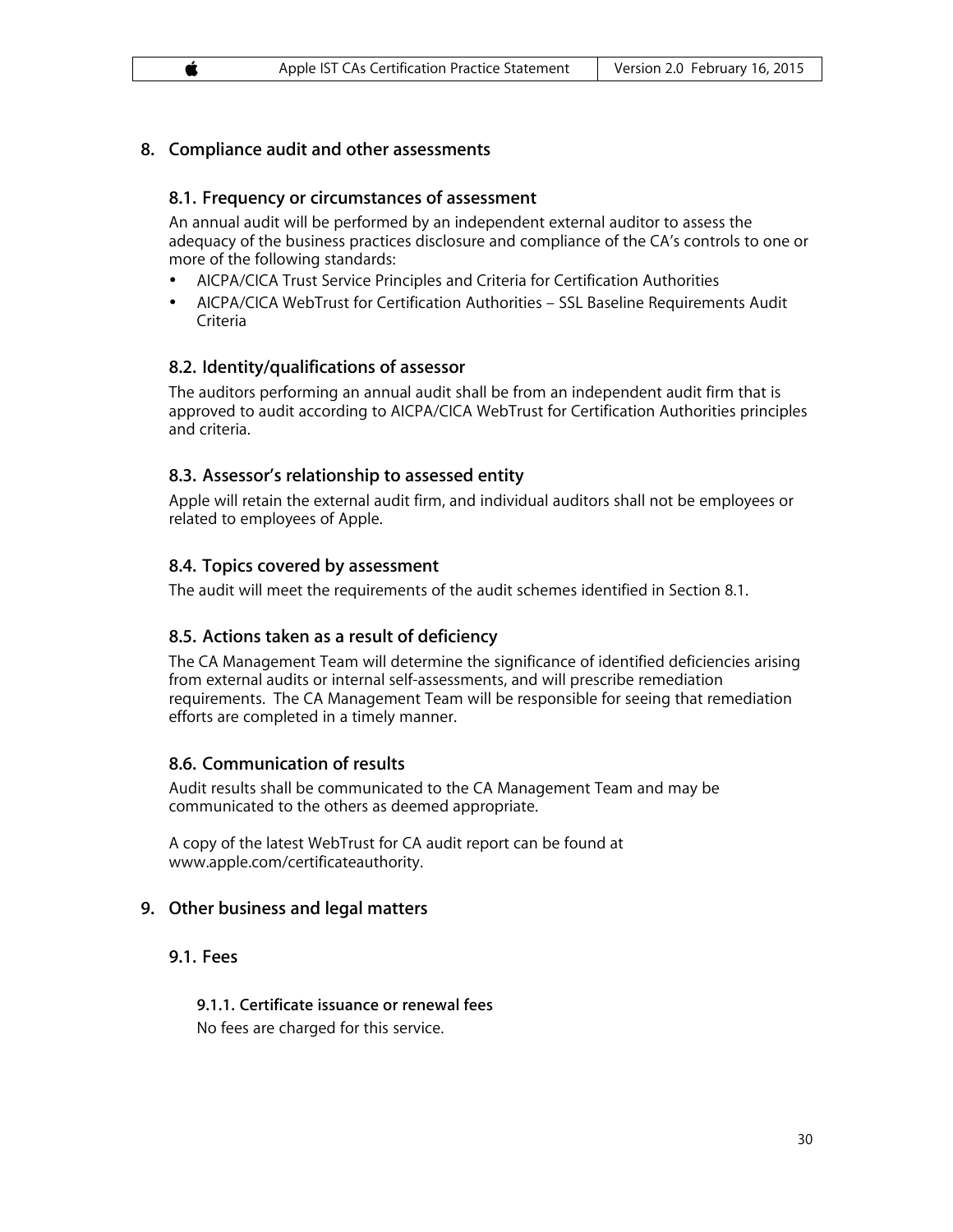# **9.1.2. Certificate access fees**

No fees are charged for this service.

#### **9.1.3. Revocation or status information access fees**

No fees are charged for this service.

#### **9.1.4. Fees for other services**

No fees are charged for CA services.

#### **9.1.5. Refund policy**

Not applicable.

# **9.2. Financial responsibility**

To the extent permitted by applicable law Apple disclaims any warranties, including any warranty of merchantability or fitness for a particular purpose. All relying parties must bear the risk of reliance on any Certificates issued by an Apple IST CA.

#### **9.2.1. Insurance coverage**

Not applicable.

# **9.2.2. Other Assets**

Not applicable.

#### **9.2.3. Insurance or warranty coverage of end-entities**

Not applicable.

# **9.3. Confidentiality of business information**

#### **9.3.1. Scope of confidential information**

The Apple IST CAs shall keep the following information confidential at all times:

- Private signing and client authentication keys
- Personal or non-public information about Subscribers
- Security mechanisms

#### **9.3.2. Information not within the scope of confidential information**

The following information shall not be considered confidential:

- Information included in Certificates
- Apple IST CA public Certificates
- Information contained in this CPS document
- Any Certificate status or Certificate revocation reason code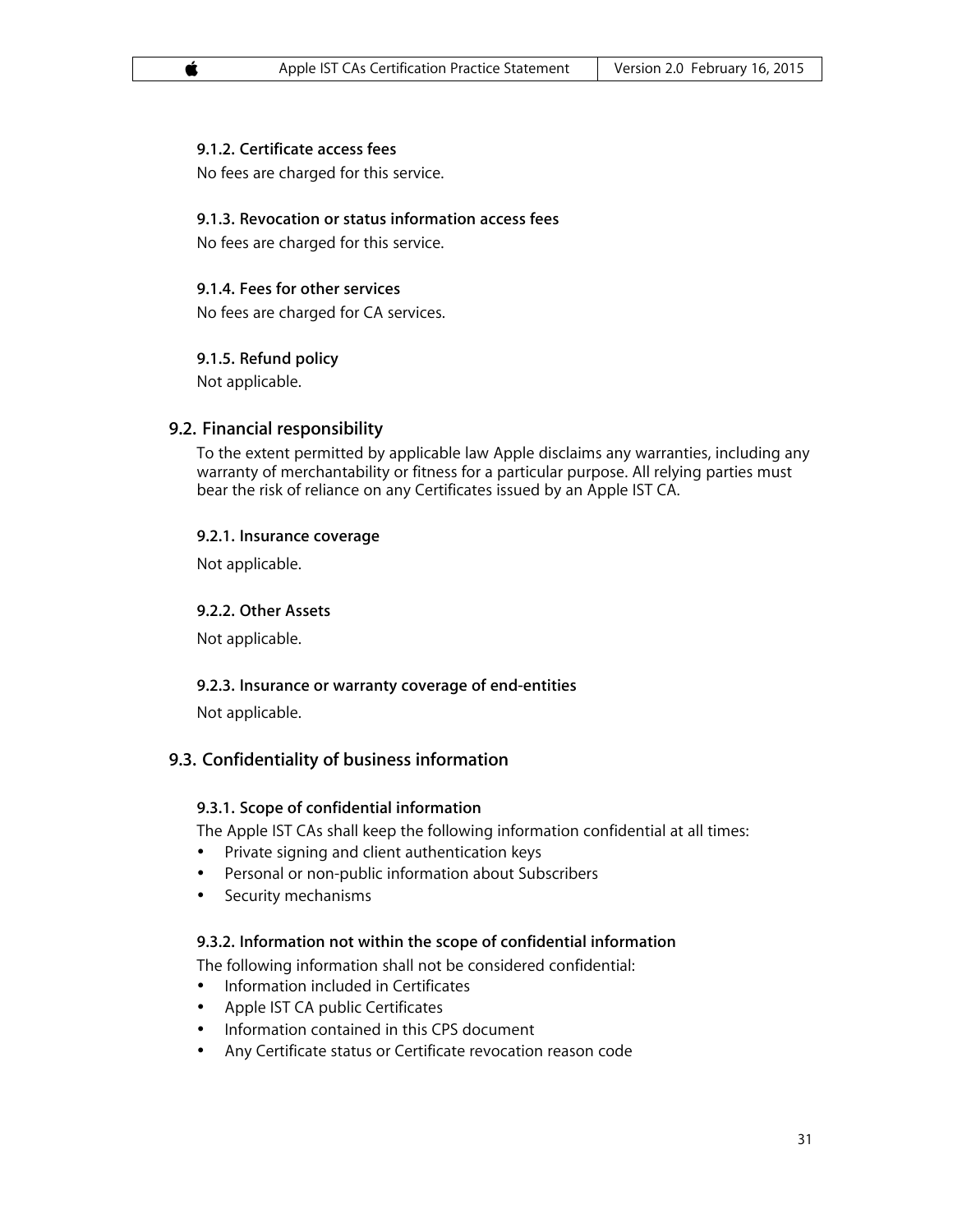# **9.3.3. Responsibility to protect confidential information**

Except as required to support the audits performed by an independent external audit firm, confidential information should not be released to third parties unless required by law or requested by a court with jurisdiction over the CA. The information will be kept confidential even after the termination of the CA.

# **9.4. Privacy of personal information**

#### **9.4.1. Privacy plan**

Not applicable as all Subscribers are internal to Apple.

#### **9.4.2. Information treated as private**

Any information that is not publicly available through the content of the issued certificate, and online CRLs is treated as private.

#### **9.4.3. Information not deemed private**

Any information publicly available through a certificate is not deemed private.

#### **9.4.4. Responsibility to protect private information**

Not applicable as all Subscribers are internal to Apple.

# **9.4.5. Notice and consent to use private information**

Not applicable as all Subscribers are internal to Apple.

# **9.4.6. Disclosure pursuant to judicial or administrative process.**

Not applicable as all Subscribers are internal to Apple.

# **9.4.7. Other information disclosure circumstances**

Not applicable as all Subscribers are internal to Apple.

# **9.5. Intellectual property rights**

Certificates and CRLs issued by the Apple IST CAs, information provided via OCSP, and this CP/CPS are the property of Apple.

# **9.6. Representations and warranties**

#### **9.6.1. CA representations and warranties.**

To the extent permitted by applicable law Apple disclaims any warranties, including any warranty of merchantability or fitness for a particular purpose.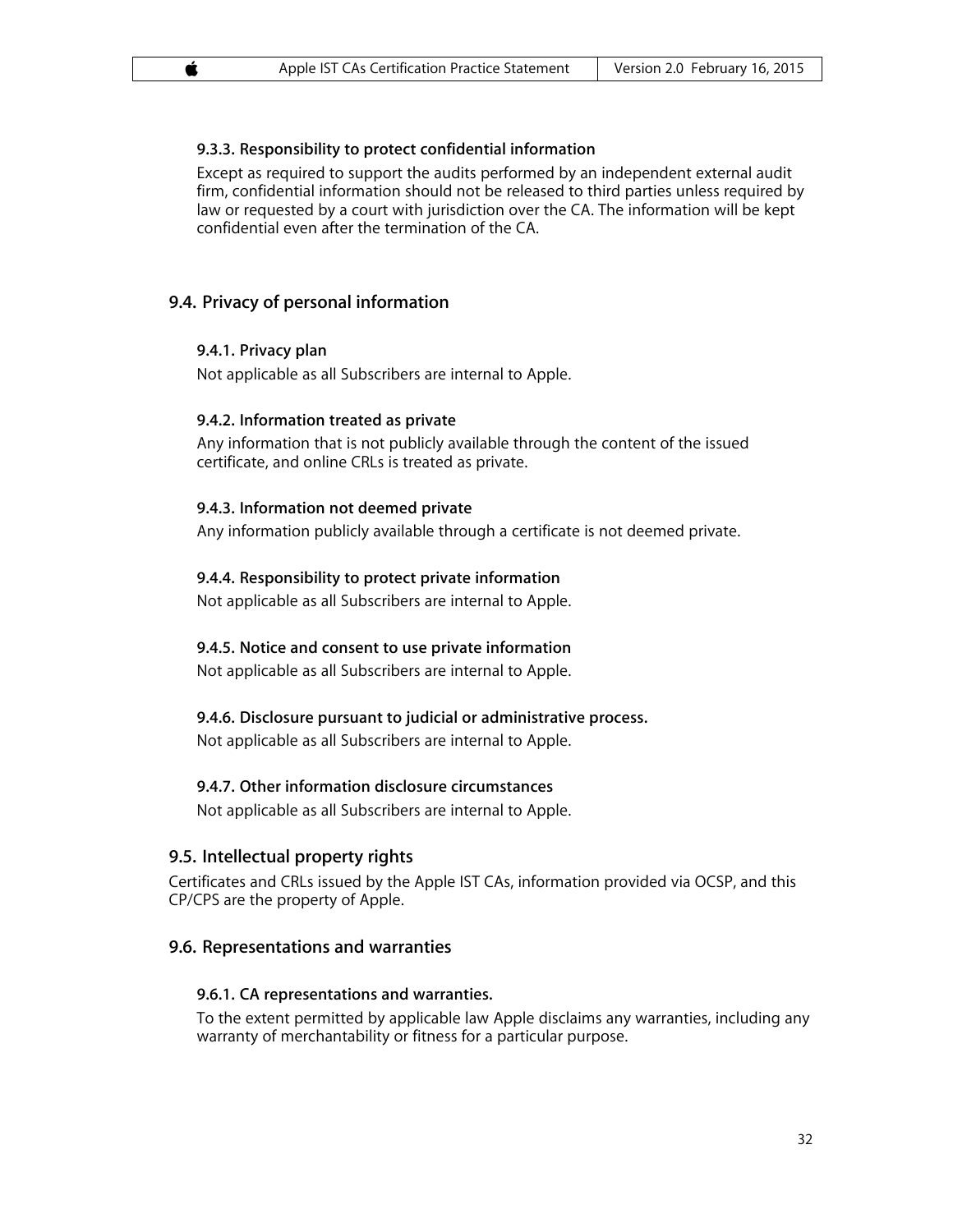#### **9.6.2. RA representations and warranties**

To the extent permitted by applicable law Apple disclaims any warranties, including any warranty of merchantability or fitness for a particular purpose

#### **9.6.3. Subscriber representations and warranties**

Not applicable. There are no Subscriber warranties as all Subscribers are internal to Apple.

#### **9.6.4. Relying party representations and warranties**

To the extent permitted by applicable law Apple disclaims any warranties, including any warranty of merchantability or fitness for a particular purpose.

#### **9.6.5. Representations and warranties of other participants**

To the extent permitted by applicable law Apple disclaims any warranties, including any warranty of merchantability or fitness for a particular purpose.

#### **9.7. Disclaimers of warranties**

To the extent permitted by applicable law any applicable Relying Party Agreements shall disclaim any warranties, including any warranty of merchantability or fitness for a particular purpose on behalf of Apple.

#### **9.8. Limitations of liability**

To the extent permitted by applicable law, Apple shall not be held liable for any direct, indirect, special, incidental, and consequential damages.

#### **9.9. Indemnities**

There is no Subscriber indemnity as all Subscribers are internal to Apple.

To the extent permitted by law, each Relying Party shall indemnify Apple, and their respective directors, officers, employees, agents, and contractors against any loss, damage, or expense, including reasonable attorney's fees, related to the Relying Party's (i) breach of the Relying Party Agreement, this CPS, or applicable law; (ii) unreasonable reliance on a Certificate; or (iii) failure to check the Certificate's status prior to use.

# **9.10. Term and termination**

#### **9.10.1. Term**

The CPS and/or Relying Party Agreement become effective upon publication to www.apple.com/certificateauthority. Amendments to this CPS and Relying Party Agreement become effective upon publication to www.apple.com/certificateauthority.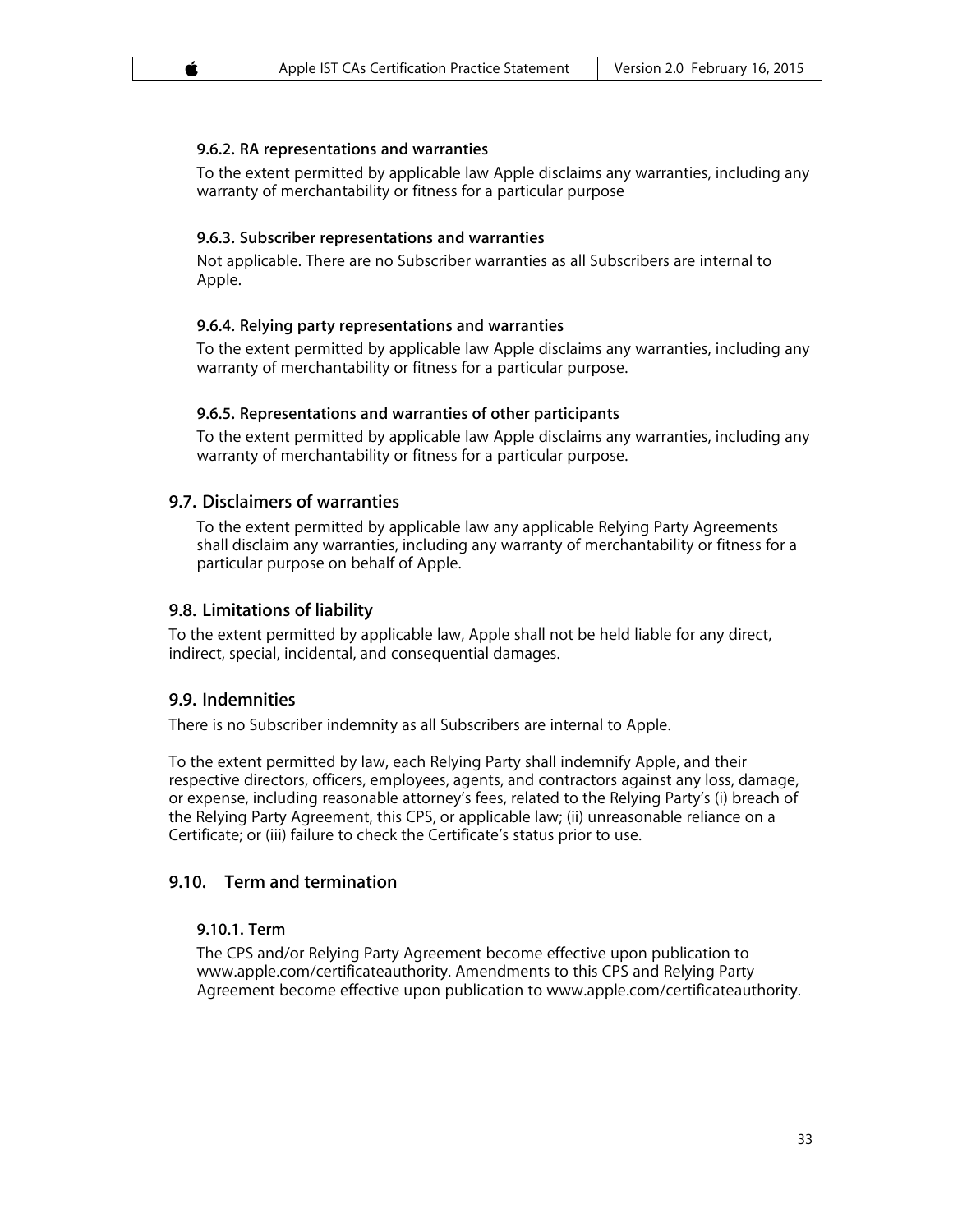# **9.10.2. Termination**

This CPS and/or Relying Party Agreement shall remain in force until terminated or replaced by a new version.

# **9.10.3. Effect of termination and survival**

Upon termination of this CPS and/or Relying Party Agreement, Apple IST PKI Participants are nevertheless bound by its terms for all certificates issued for the remainder of the validity periods of such certificates.

# **9.11. Individual notices and communications with participants**

The latest CPS and/or Relying Party Agreement is made publicly available at www.apple.com/certificateauthority.

# **9.12. Amendments**

# **9.12.1. Procedure for amendment**

This CPS and/or Relying Party Agreement may be amended at any time without prior notice. The latest CPS is made publicly available at www.apple.com/certificateauthority.

# **9.12.2. Notification mechanism and period**

The latest CPS is made publicly available at www.apple.com/certificateauthority.

# **9.12.3. Circumstances under which OID must be changed**

Not applicable.

# **9.13. Dispute resolution provisions**

Any litigation or other dispute resolution related to the use of the certificates in this CPS will take place in the Northern District of California, and Relying Parties consent to the personal jurisdiction of and exclusive venue in the state and federal courts within that District with respect to any such litigation or dispute resolution.

# **9.14. Governing law**

The terms in this CPS are governed by and construed in accordance with the laws of the United States and the State of California, except that body of California law concerning conflicts of law.

# **9.15. Compliance with applicable law**

Please refer to Section 9.14.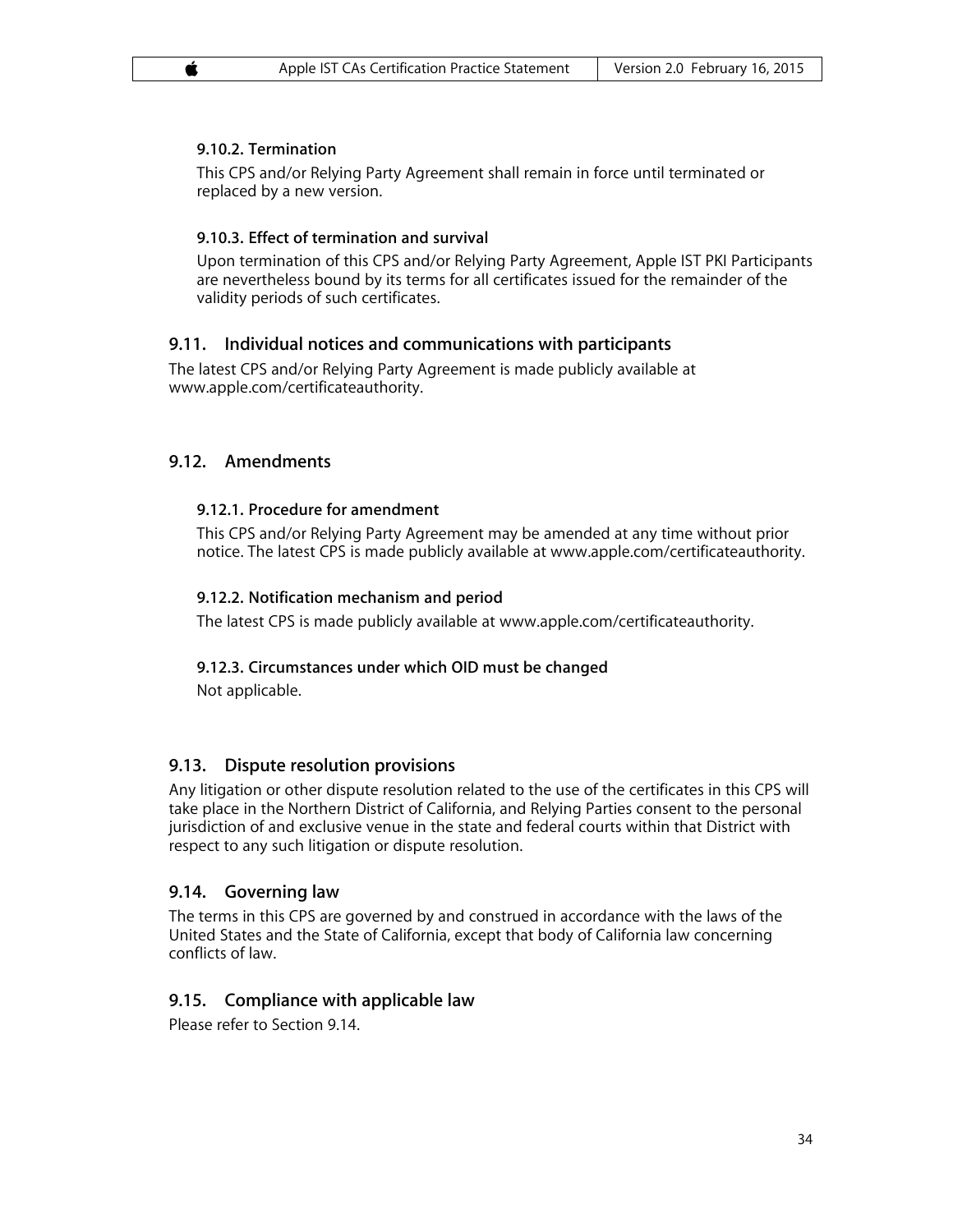# **9.16. Miscellaneous provisions**

**9.16.1. Entire agreement** See applicable Relying Party Agreement.

**9.16.2. Assignment** See applicable Relying Party Agreement.

**9.16.3. Severability** See applicable Relying Party Agreement.

# **9.16.4. Enforcement (attorneys' fees and waiver of rights)** See applicable Relying Party Agreement.

**9.16.5. Force Majeure** See applicable Relying Party Agreement.

**9.17. Other provisions**

Not applicable.